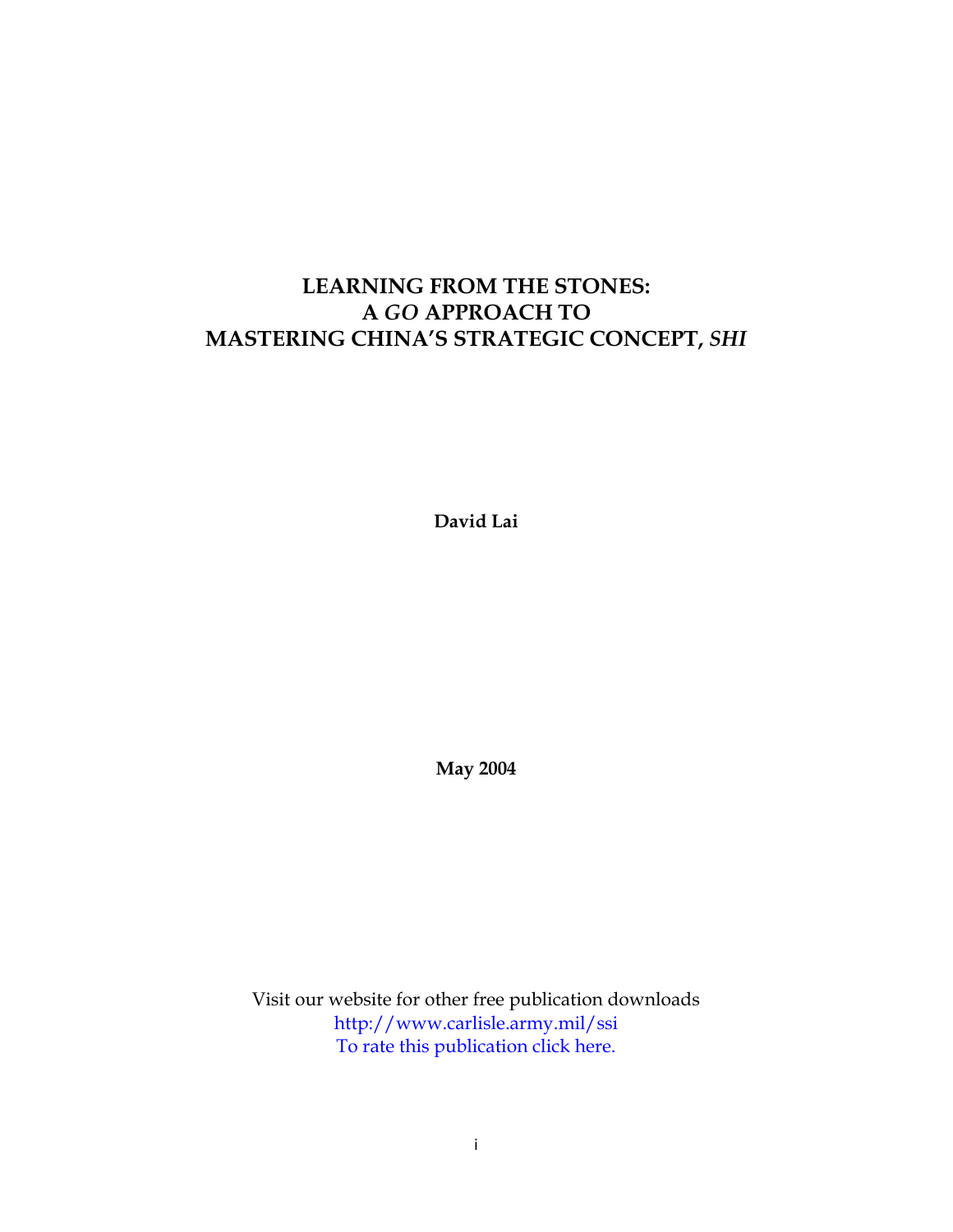The author sincerely thanks Eric E. Fox, Lt Colonel USAF, for coining the title of this study—*Learning from the Stones.* 

\*\*\*\*\*

The views expressed in this report are those of the author and do not necessarily reflect the official policy or position of the Department of the Air Force, the Department of the Army, the Department of Defense, or the U.S. Government. This report is cleared for public release; distribution is unlimited.

\*\*\*\*\*

Comments pertaining to this report are invited and should be forwarded to: Director, Strategic Studies Institute, U.S. Army War College, 122 Forbes Ave, Carlisle, PA 17013-5244. Copies of this report may be obtained from the Publications Office by calling (717) 245-4133, FAX (717) 245-3820, or by e-mail at *[Rita.Rummel@carlisle.army.mil](mailto:Rita.Rummel@carlisle.army.mil)* 

All Strategic Studies Institute (SSI) monographs are available on the SSI Homepage for electronic dissemination. SSI"s Homepage address is: *http:// [www.carlisle.army.mil/ssi/](http://www.carlisle.army.mil/ssi/)* 

\*\*\*\*\*

\*\*\*\*\*

The Strategic Studies Institute publishes a monthly e-mail newsletter to update the national security community on the research of our analysts, recent and forthcoming publications, and upcoming conferences sponsored by the Institute. Each newsletter also provides a strategic commentary by one of our research analysts. If you are interested in receiving this newsletter, please let us know by e-mail at *outreach@carlisle.army.mil* or by calling (717) 245-3133.

ISBN 1-58487-158-X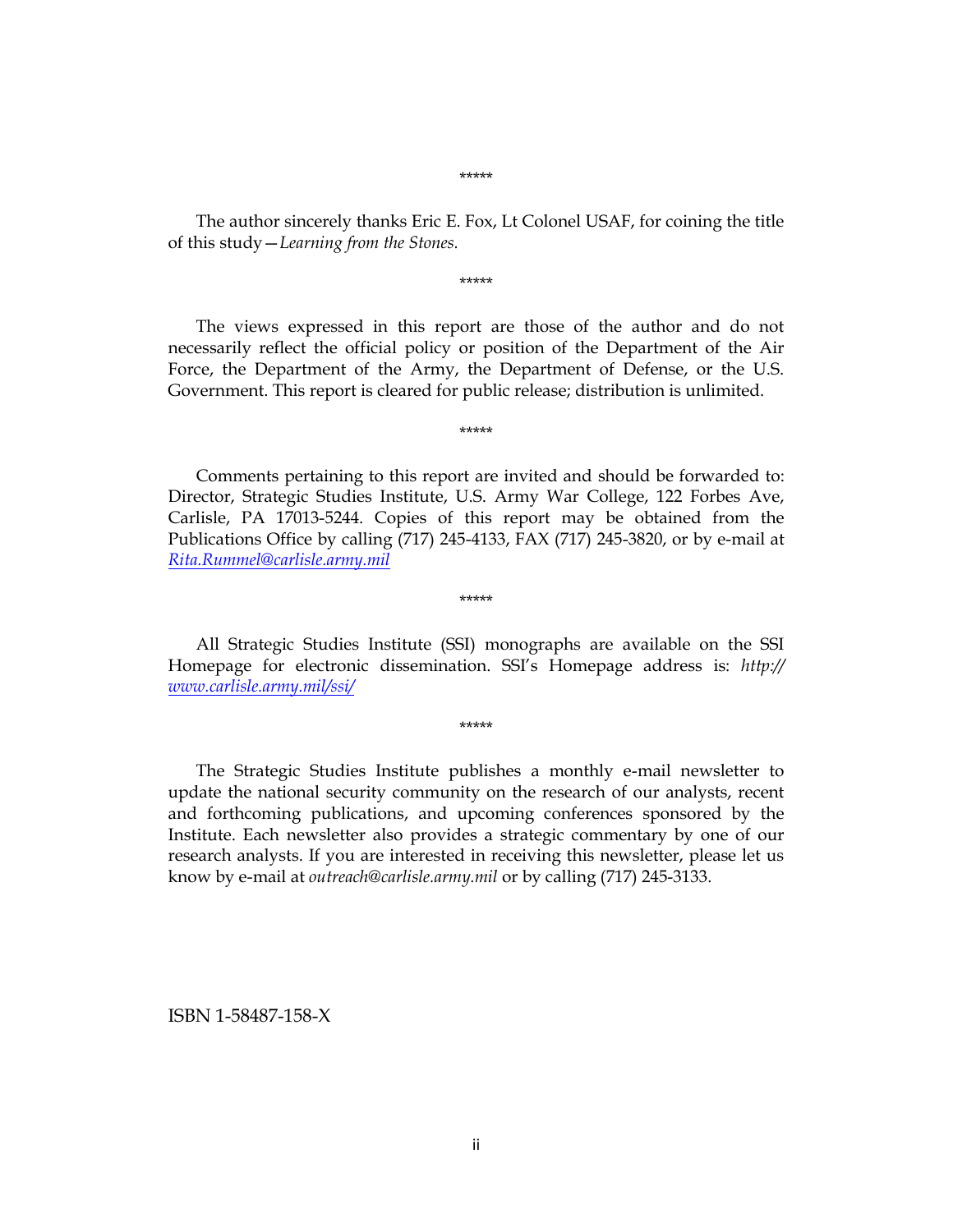#### **FOREWORD**

Most of the ideas that form of the foundation of American defense policy and military strategy today were once new and untested concepts at the far edge of strategic thought. It took thinkers of vision and creativity to give them life and refine them to the point they could be adopted by the defense community and used for strategy and force development. This is a never ending process: new strategic concepts constantly emerge, some fade away, a few pass the tests of suitability, feasibility, and acceptability and make it into the mainstream.

To help with this process of identifying those new and untested strategic concepts that merit further examination, the Strategic Studies Institute is publishing a special series called "Advancing Strategic Thought." This provides a venue--a safe haven--for creative, innovative, and experimental thinking about national security policy and military strategy.

The following study by David Lai is the inaugural publication in the Advancing Strategic Thought Series. In it, Dr. Lai uses the ancient game of *Go* as a metaphor for the Chinese approach to strategy. He shows that this is very different than the linear method that underlies American strategy. By better understanding *Go*, Lai argues, American strategists could better understand Chinese strategy.

The Strategic Studies Institute is pleased to officer this unique and creative analysis as part of the Advancing Strategic Thought Series.

> DOUGLAS C. LOVELACE, JR. Director Strategic Studies Institute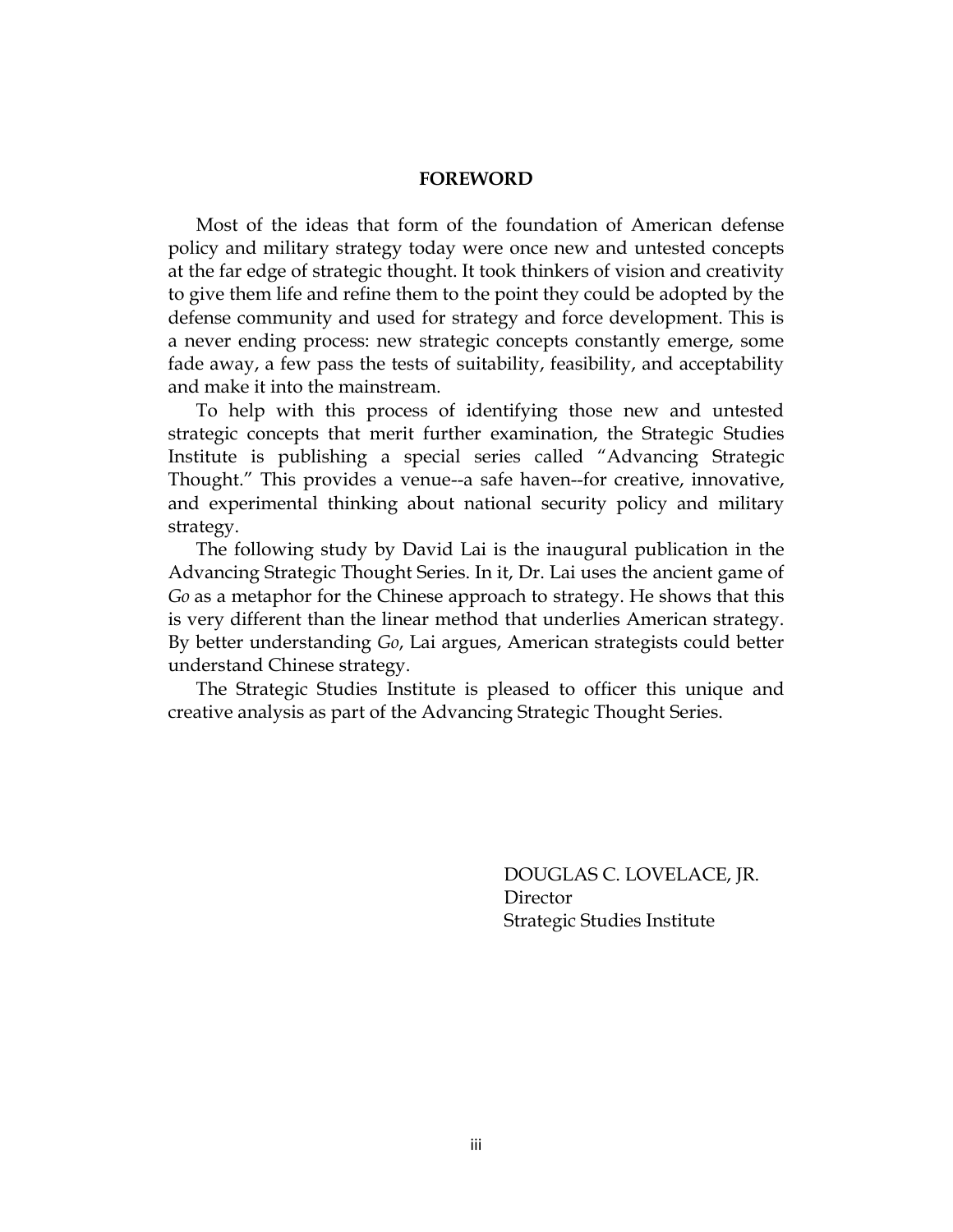## **BIOGRAPHICAL SKETCH OF THE AUTHOR**

DAVID LAI is on the faculty of the U.S. Air War College. He earned his Ph.D. in Political Science from the University of Colorado in 1997. Dr. Lai's teaching and research interests are in international relations theory, war and peace studies, comparative foreign policy, Asian security affairs, and Chinese politics. He has published widely in his teaching and research subject areas and is currently writing on issues related to the China-Taiwan question, U.S.-Asian relations, and Chinese strategic thinking.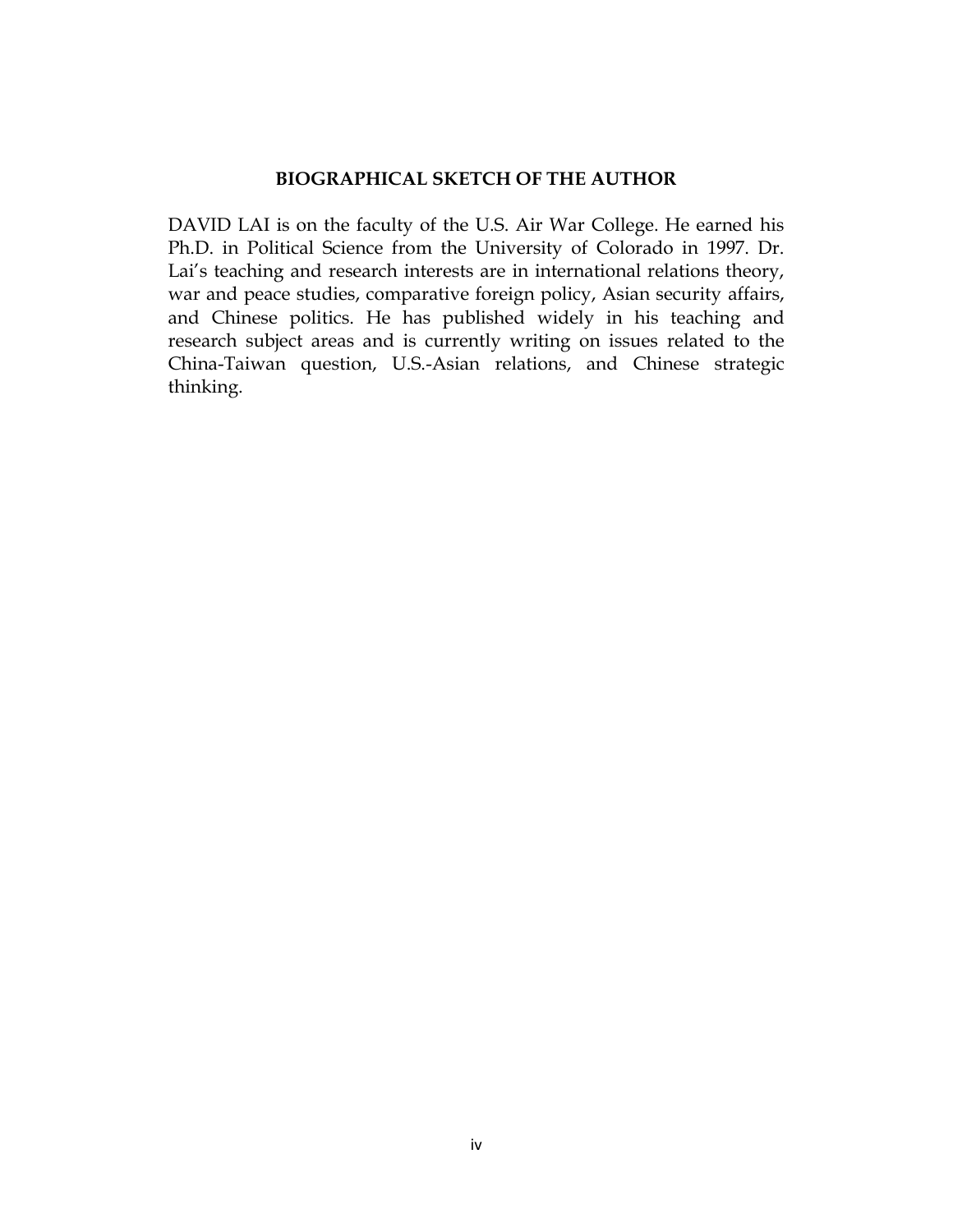#### **SUMMARY**

Most U.S. political and military leaders are aware of the difference in strategic thinking and international behavior between the United States and China. Many have also studied Sun Tzu"s *Art of War* and can recite the Chinese master strategist's famous saying: "Know the enemy and know yourself, in a hundred battles you will never be in peril." However, few really understand the essence of the difference.

The author introduces a new approach to learning about the different ways of strategic thinking and interaction in Chinese culture. It is through learning the Chinese board game called *go*. This game is a living reflection of Chinese philosophy, culture, strategic thinking, warfare, military tactics, and diplomatic bargaining. The author also sheds light on the remarkable connection between *go* and the strategic concepts in Sun Tzu"s *Art of War*.

A modest claim is made in this writing that a little knowledge of *go*  will take U.S. leaders a long way in understanding the essence of the Chinese way of war and diplomacy.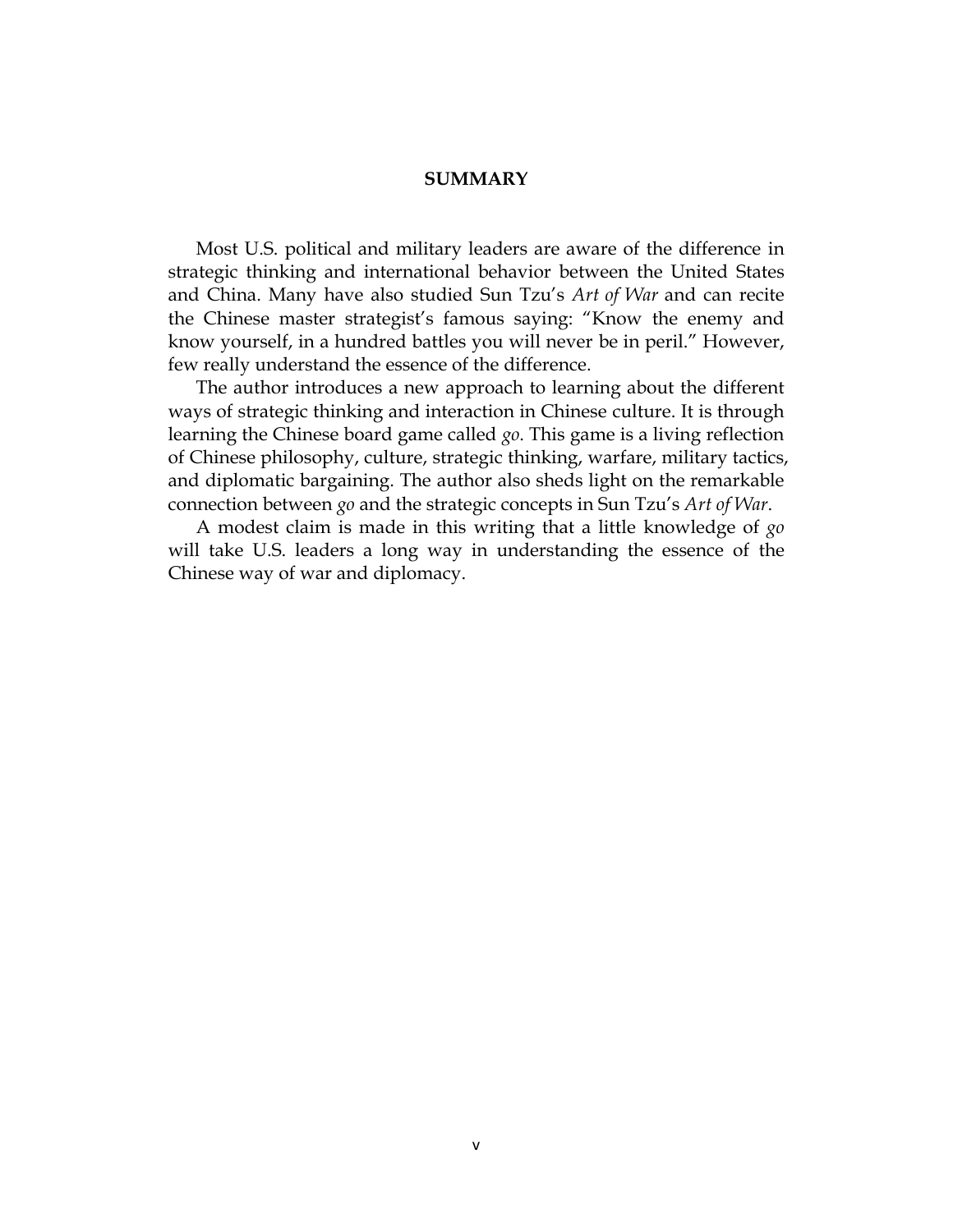# **LEARNING FROM THE STONES: A** *GO* **APPROACH TO MASTERING CHINA'S STRATEGIC CONCEPT,** *SHI*

In its July 2002 report to Congress, the China Security Review Commission states, "Chinese strategic thinking and military planning differ markedly from our own, underscoring the need to study such differences more carefully." The report also warns "the possibilities of miscalculation, miscommunication, and misunderstanding are high, given the substantial differences in each country"s thinking and planning, and require far more attention from U.S. policymakers and the Congress."<sup>1</sup>

Coincidentally the Department of Defense (DoD) also released its annual report on Chinese military power in July 2002. The Pentagon report calls attention to several knowledge gaps in the U.S. understanding of China"s strategic thinking. Particularly, it mentions a concept, *shi*, putatively a strategy China uses to exploit the "strategic configuration of power" to its advantage and maximize its ability to preserve its national independence and develop its comprehensive national power. The Pentagon report notes:

There is no Western equivalent to the concept of "*shi*." Chinese linguists explain it as "the alignment of forces," the "propensity of things," or the "potential born of disposition," that only a skilled strategist can exploit to ensure victory over a superior force. Similarly, only a sophisticated assessment by an adversary can recognize the potential exploitation of "*shi*."<sup>2</sup>

Indeed, *shi* is such an important concept that Sun Tzu, the Chinese grand master of military strategy, uses it for the title of a chapter in his *Art of War*, the world"s oldest military treasure.<sup>3</sup> In this chapter, Sun Tzu has discussed four key aspects of *shi*. First, it is the idea of *qi* and *zheng*. *Zheng*  is the regular way of doing things, or in military terms, the regular order of battle. A commander deploys troops in regular (*zheng*) ways. However, the commander must mobilize his troops to engage the enemy in extraordinary (*qi*) ways. Z*heng* is, in essence, a given. It is open knowledge to friends and foes. Yet *qi* is a variable and its variation inexhaustible. The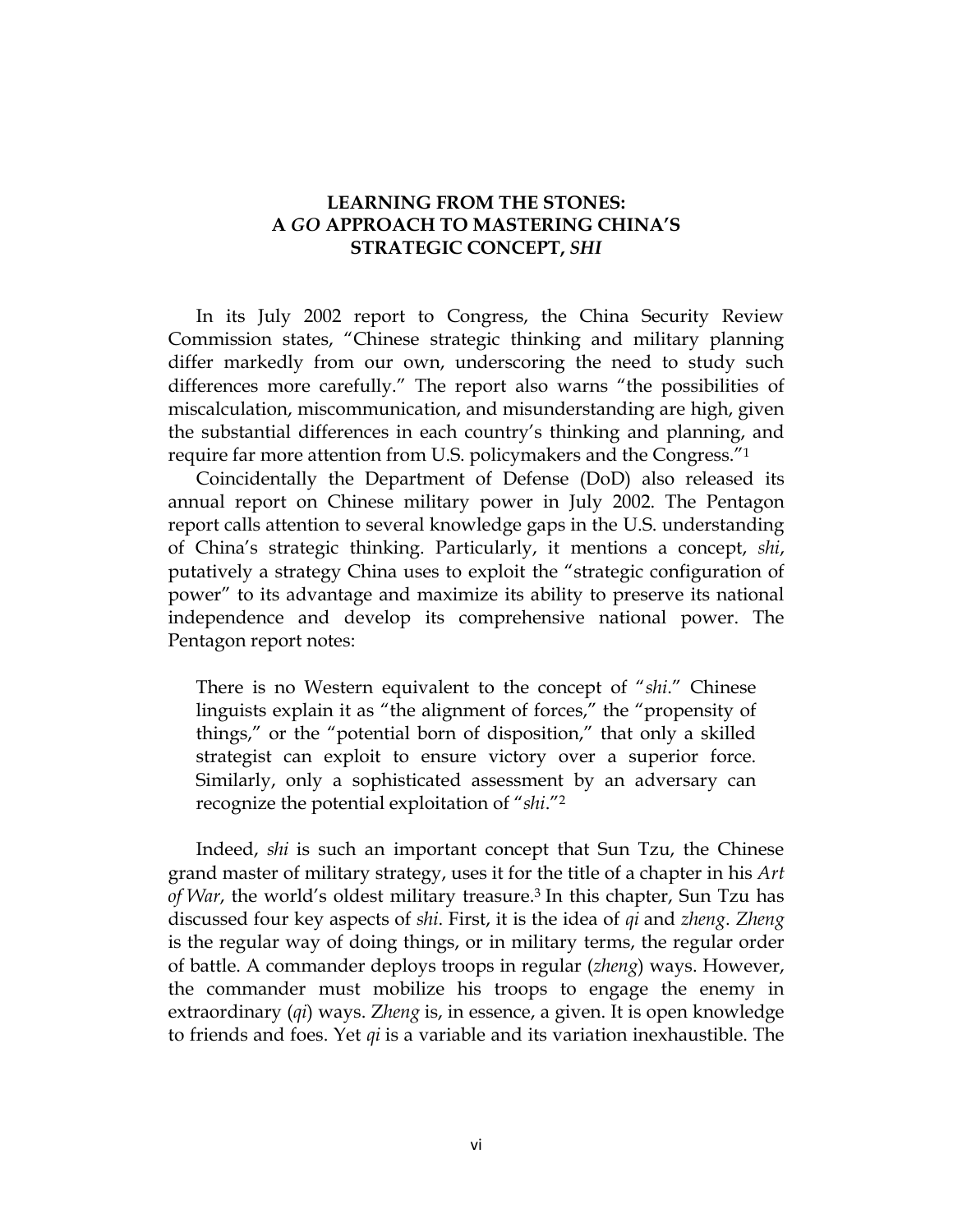second aspect of *shi* is about creating an overwhelming force with irresistible unleashing power (a grindstone against eggs, and the strike of a hawk at its prey). The third aspect of *shi* is about developing a favorable situation with great potential to achieve the political objectives. Finally, *shi*  is about taking and maintaining the initiative. As Sun Tzu puts it, "those skilled at making the enemy move do so by creating a situation to which he must conform."

These aspects of s*hi* are also found in Sun Tzu"s discussion of other key concepts in the *Art of War* such as deception, stratagem, intelligence, deterrence, and so on. Sun Tzu maintains that these key concepts are vital to victory; one must study and master them during peacetime; and it will be too late to consult experts (books or specialists) when grave occasions arise. In essence, Sun Tzu suggests that national leaders, political and military alike, make strategic thinking and employment of tactical skills part of their second nature.

How does one nurture this second nature? Learning and practice are the ways to go. The author offers a new approach to learn and practice Sun Tzu"s strategic and operational ideas—through learning the game of *go*. <sup>4</sup> *Go* is of Chinese origin and is the world"s oldest board game, yet still remarkably popular and viable. It is probably the most sophisticated game as well. This game bears striking resemblance to the Chinese way of war and diplomacy. Its concepts and tactics are living reflections of Chinese philosophy, strategic thinking, stratagems, and tactical interactions. This game, in turn, influences the way Chinese think and act. This work brings to light another important feature of this game—its connection to the Chinese military classics. The four key aspects of *shi* in Sun Tzu"s *Art of War* are also guiding principles of *go*.

In the American culture, many liken the American way of war and diplomacy to the games of chess (power-based fight), poker (bluffing and risk-taking), boxing (force on force), and American football (in many ways, resembles the American war machine). The game of *go* is different from chess, poker, boxing, and American football in many key aspects. While the American way of war has its strengths, a little knowledge and experience of the game of *go* will be a valuable addition to the American political and military wisdom; and it will take U.S. political and military leaders a long way in understanding the Chinese way of war and diplomacy.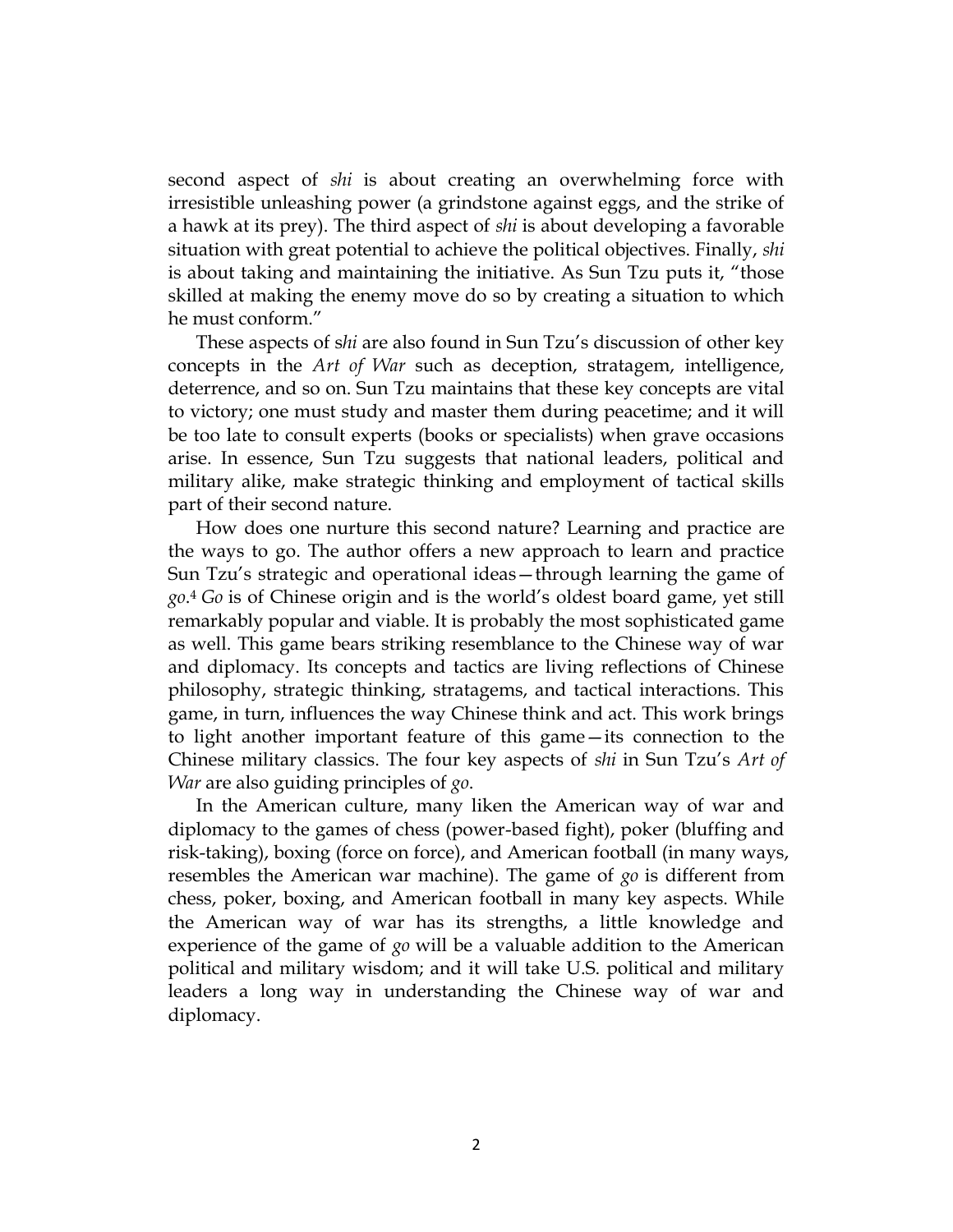#### **CHINESE WAY OF WAR AND DIPLOMACY**

A popular saying in the Chinese diplomatic and defense communities is about the Chinese way of war and diplomacy and its difference to that of the West: Chinese place heavy emphasis on strategy and stratagems whereas the West relies more on overwhelming force and advanced capability. By many accounts, this is an accurate characterization. The Chinese even go so far to call China the birthplace of stratagems. After all, China has the world"s first comprehensive military classic, the *Art of War*, and the largest number of ancient military writings. While these military writings address many aspects of military affairs, they all emphasize strategy and stratagems.

Among these military classics, Sun Tzu"s *Art of War* is undoubtedly the epitome of the Chinese way of war and diplomacy. In this work, Sun Tzu expounds on many key thoughts on warfare and the conduct of war. Three of them are of great significance: a broad conception of the art of war, an emphasis on strategy and stratagem, and a dialectic view on the way to fight.

In the *Art of War*, Sun Tzu treats the political, diplomatic, and logistical preparation for war, war fighting, and the handling of the aftermath of war as integral parts of the art of war. In this broad framework, the art of war is, in essence, the process of diplomacy; war fighting is only diplomacy by other means.

Sun Tzu"s emphasis on strategy and stratagems follows from his prudent view on war—it is a vital matter of the state, survival or ruin. Sun Tzu is especially cautious on the cost of war—while waging war can advance a state"s interest, it can bring a state disaster as well. As an old Chinese saying goes, when you kill 10,000 enemy soldiers, you are likely to lose 3,000 lives as well. Hence, as Sun Tzu puts it, a farsighted ruler thinks about warfare carefully; a good commander exploits the art of war fully; if there is no benefit, advantage, or real danger, a state must not set the war machine in motion. "Thus those unable to understand the dangers inherent in employing troops are equally unable to understand the advantageous ways of doing so." Preserving the vital interest of a state without the use of force therefore is the first principle in Sun Tzu"s *Art of War*. To achieve this goal, Sun Tzu places great emphasis on strategy and stratagems. Thus in the *Art of War*, Sun Tzu treats warfare, from its preparation to execution and termination as first and foremost a contest of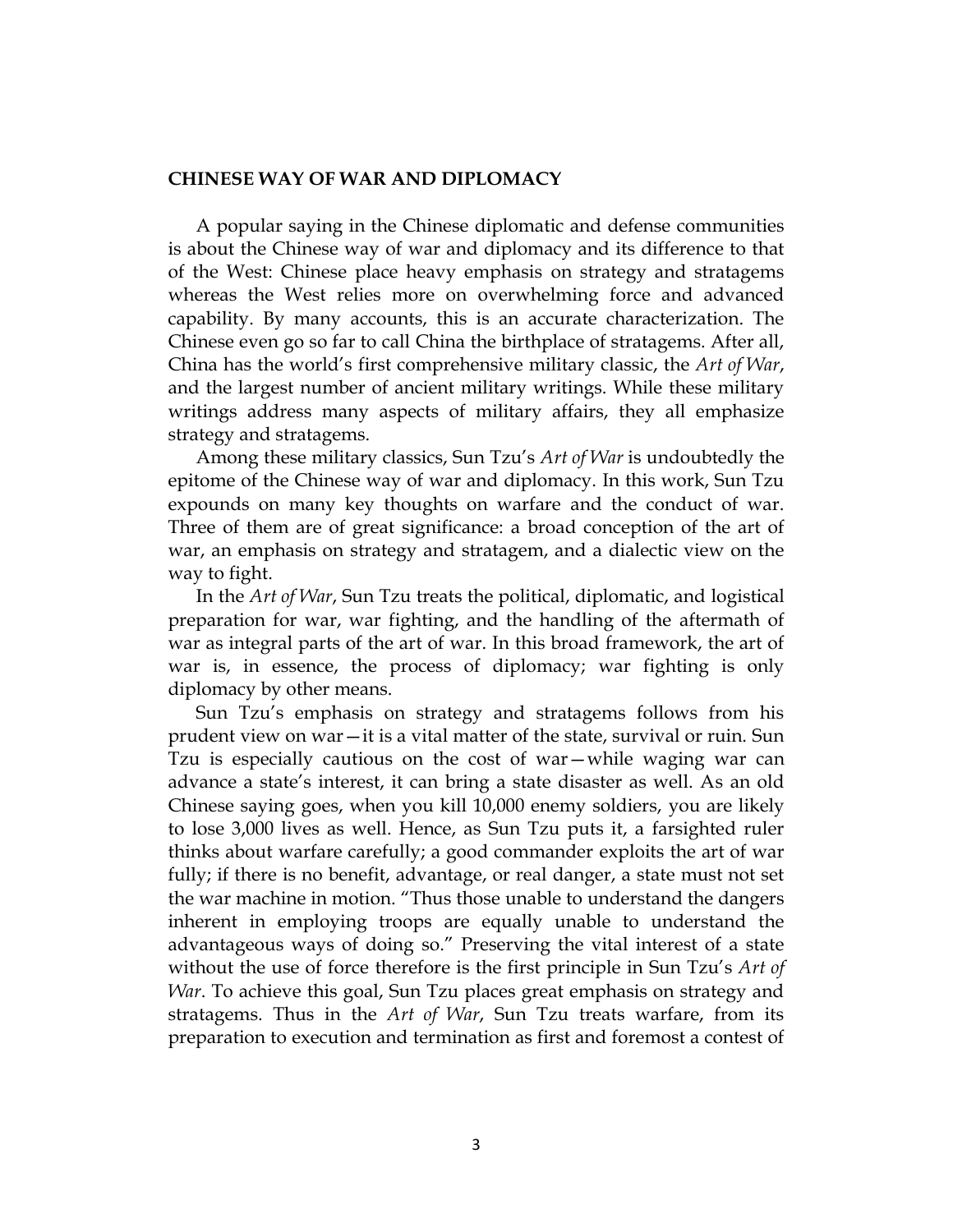wisdom. Use of force is secondary. From Sun Tzu"s perspective, a winning side uses force to consolidate assured victory, whereas a losing side uses force only to make a gamble or a desperate attempt for survival, neither of which is a good strategy of war.

Adding complexity to the battle of wits is Sun Tzu's remarkably sophisticated dialectic view on nature, warfare, strategy, and stratagem. The *Art of War* is full of observations about the dialectic nature of strategic concepts such as weak vs. strong, more vs. few, defense vs. offense, regular vs. extraordinary (*qi* and *zheng*), direct vs. indirect, division vs. unity, laboring vs. resting, advance vs. retreat, far vs. near, and the relativity and mutual transformation of these strategic situations. Sun Tzu"s teaching is to exploit the opposite of the enemy"s strategy and action.

Therefore, when capable, feign incapacity; when active, inactivity. When near, make it appear that you are far away; when far away, that you are near. Offer the enemy a bait to lure him; feign disorder and strike him. When he concentrates, prepare against him; where he is strong, avoid him. Anger his general and confuse him. Pretend inferiority and encourage his arrogance. Keep him under stress and wear him down. When he is united, divide him. Attack when he is unprepared; sally out when he does not expect you.

Sun Tzu"s dialectic views are in complete harmony with the philosophies of *Yin* and *Yang* and Daoism. Sun Tzu and Lao Tzu, the intellect of the Daoist School of thought, particularly liken the character of the military and the way of war and diplomacy to the flow of water. Water is perhaps the best example of the dialectic nature of things. It has no constant shape. There is nothing softer and weaker than water, yet nothing is more penetrating and capable of attacking the hard and strong. The flow of water, carrying with it the *shi*, can wash away anything standing in its way.

With over 2,000 years of influence from Sun Tzu"s teaching, along with the influence of other significant philosophical and military writings, the Chinese are particularly comfortable with viewing war and diplomacy in comprehensive and dialectic ways and acting accordingly. Indeed, many of these observations have become proverbial components of the Chinese way of war and diplomacy. The most notable ones are *bing yi zha li* (war is based on deception), *shang-bing fa-mou* (supreme importance in war is to attack the enemy"s strategy), *qi-zheng xiang-sheng* (mutual reproduction of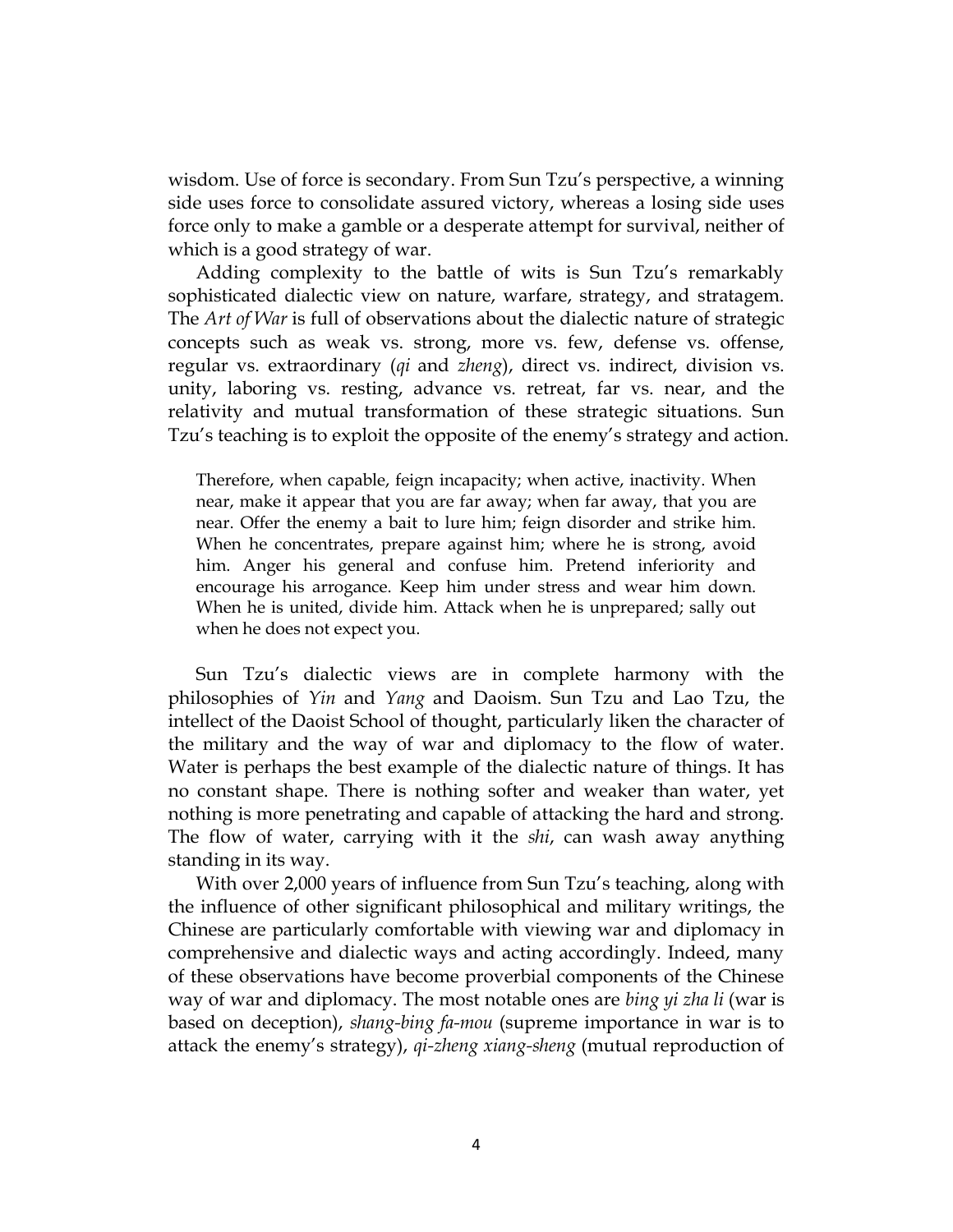regular and extraordinary forces and tactics), *chu-qi zhi-sheng* (win through unexpected moves), *yin-di zhi-sheng* (gain victory by varying one"s strategy and tactics according to the enemy"s situation), *yi-rou ke-gang* (use the soft and gentle to overcome the hard and strong), *bishi ji-xu* (stay clear of the enemy"s main force and strike at his weak point), *yi-yu wei-zhi* (to make the devious route the most direct), *hou-fa zhi-ren* (fight back and gain the upper hand only after the enemy has initiated fighting), *sheng-dong ji-xi*  (make a feint to the east but attack in the west), and so on. All of these special Chinese four-character proverbs are strategic and dialectic in nature. All bear some character of flowing water.

This Chinese way of war and diplomacy is in striking difference to the Western way of war from ancient Greece to the United States today. In the Western tradition, there is a heavy emphasis on the use of force; the art of war is largely limited to the battlefields; and the way to fight is force on force. As one observer puts it, "the Greeks developed what has been called the Western way of war―a collision of soldiers on an open plain in a magnificent display of courage, skill, physical prowess, honor, and fair play, and a concomitant repugnance for decoy, ambush, sneak attacks, and the involvement of noncombatants." With respect to stratagem, Alexander the Great said, when he was advised to launch a surprise night attack against the Persians:

The policy which you are suggesting is one of bandits and thieves, the only purpose of which is deception. I cannot allow my glory always to be diminished by Darius' absence, or by narrow terrain, or by tricks of night. I am resolved to attack openly and by daylight. I choose to regret my good fortune rather than be ashamed of my victory.<sup>5</sup>

The Western way of war finds its comprehensive theoretical expressions in the Western military classics of Carl von Clausewitz and Baron Antoine-Henri de Jomini. It has also made its impressive footprints in battlefields throughout the ages and across the globe. Today, the American way of war has become a more popular term for the Western way of war. As described by military historian Russell F. Weigley, the American way of war uses massive power, excels in advanced technology, and pursues total victory.<sup>6</sup> Backed by U.S. mighty military power, the American way of war has put on impressive shows in wars in Iraq, the former Yugoslavia, and Afghanistan. In the most recent war on Iraq, the 2003 Operation IRAQI FREEDOM, the United States used a "leaner force"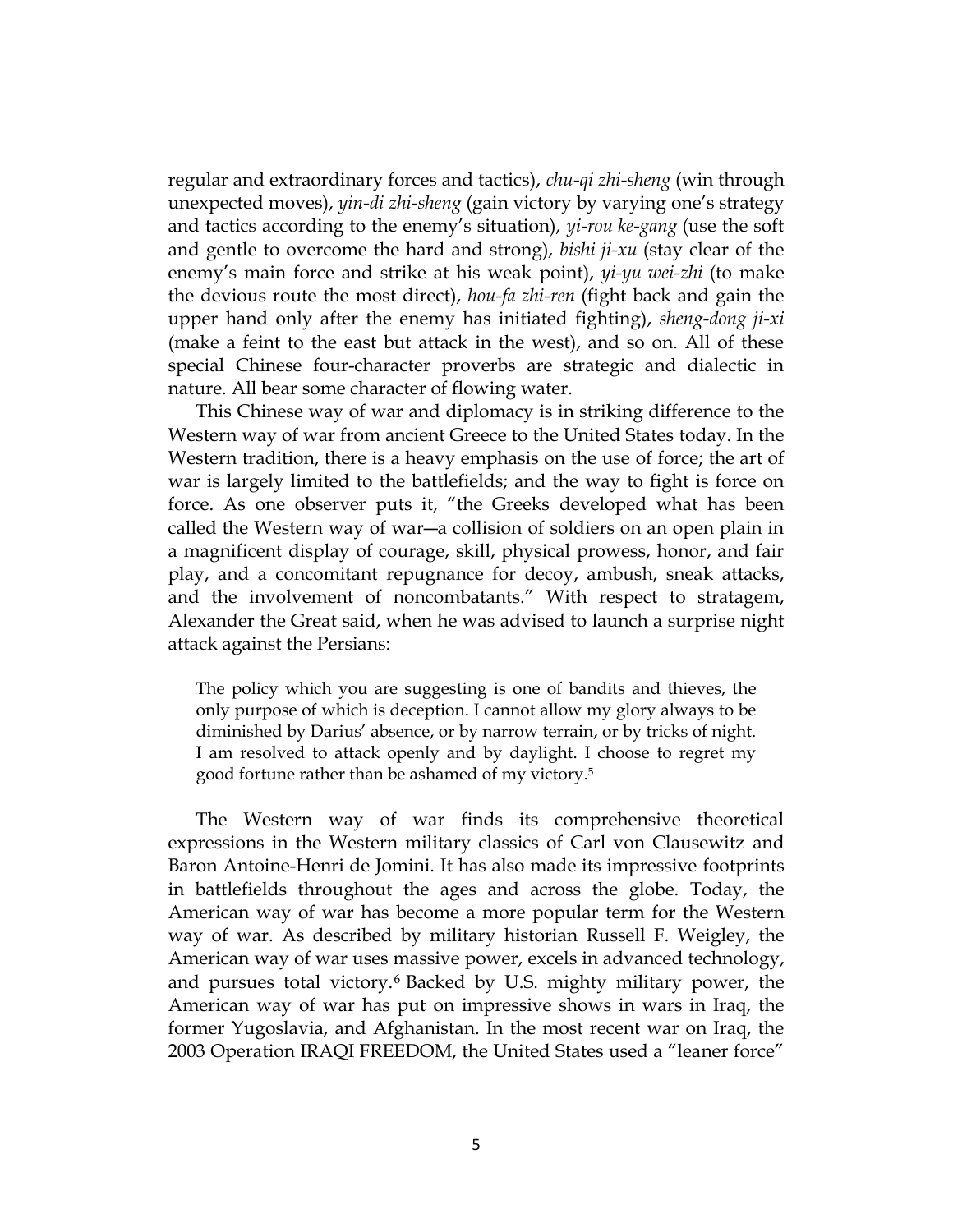(smaller in number as compared to the massive buildup against Iraq in 1991), yet faster in maneuver, armed with sharper precision firepower, and advanced with surprise attacks. Some observers call this revolution in the Western way of war.<sup>7</sup> However, one can see that the fundamentals of the Western way of war remain unaltered. The revolution has only made it more powerful.

Comparing the Chinese and Western ways of war and diplomacy, one cannot but wonder which one is better. The Chinese believe their strategic traditions are superior to those of the West, both ethically and effectively. Chinese strategists tend to stress the significance of culture and end up stereotyping U.S. and Western ways of war.<sup>8</sup> While a good answer to this question is difficult to qualify, one has to see that the West has dominated world politics with its superior comprehensive power over several centuries. The Chinese are aware of this fact. They also understand that without solid and credible capability, the play of strategy is empty. That is why the Chinese are so determined to develop China"s comprehensive national power.

That said, one must see that while the Chinese are doing their homework (developing their capabilities), the West should spend some time learning about Chinese strategic thought and stratagem skills. As Sun Tzu puts it, "know your opponent and know yourself, in a hundred battles you will never be in peril."

#### **LESSONS FROM THE GAME OF** *GO*

In many ways, the game of *go* resembles the Chinese way of war and diplomacy. This game has its origin in China about 4,000 years ago and is the oldest board game in the world. The original Chinese name of this game is called *weiqi* (pronounced wei ch"i); literally, encircling territory, an essential component of a nation state. Two players compete for territories. The one who acquires more wins.

The game board is conceived to be the earth (back in ancient times, people believed the earth was flat and square). The board is square, representing stability (See Figure 1). The four corners represent the four seasons, indicating the cyclical change of time. The game pieces, the stones, are round, hence mobile. The spread of stones on the board reflect activities on earth. The shape of the stone engagements on the board is like the flow of water, an echo in Sun Tzu's view that the positioning of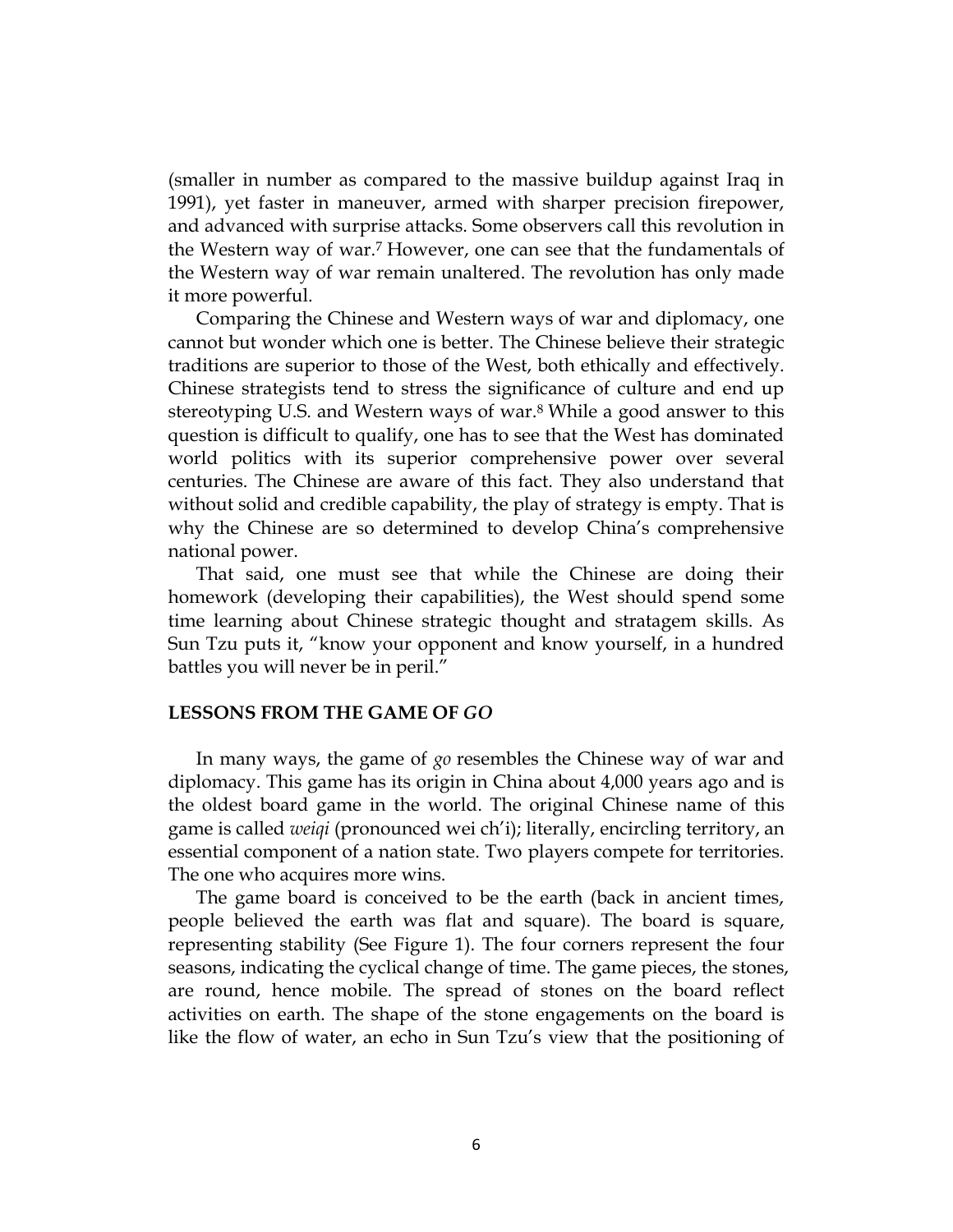troops be likened to water: "as water varies its flow according to the fall of the land, a military varies its method of gaining victory according to the enemy situations." Sun Tzu also uses stones to describe military affairs: rolling boulders create *shi*.

The two players take turns to place black and white stones on the intersections (but not the open squares) of a 19 x 19 line matrix, one piece at a time. The black and white stones engage with one another in the game, exemplifying the concept of *yin* and *yang* and penetrating each other's territories as the flow of water.



## **Figure 1.**

The stones have equal physical power (there is no almighty queen or little pawn as in chess), resembling the relatively equal physical size of individuals. Yet the importance and potential of the stones in the game are beyond imagination, resembling the boundless creativity of human individuals. Even a super computer today cannot map out their alternatives. Of note here is that in 1997, the IBM super computer Deep Blue finally defeated the chess grand master Garry Kasparov. Yet at the celebration ceremony, the designers of Deep Blue also admitted that they could not write a program to beat even a mediocre *go* player, not any time soon.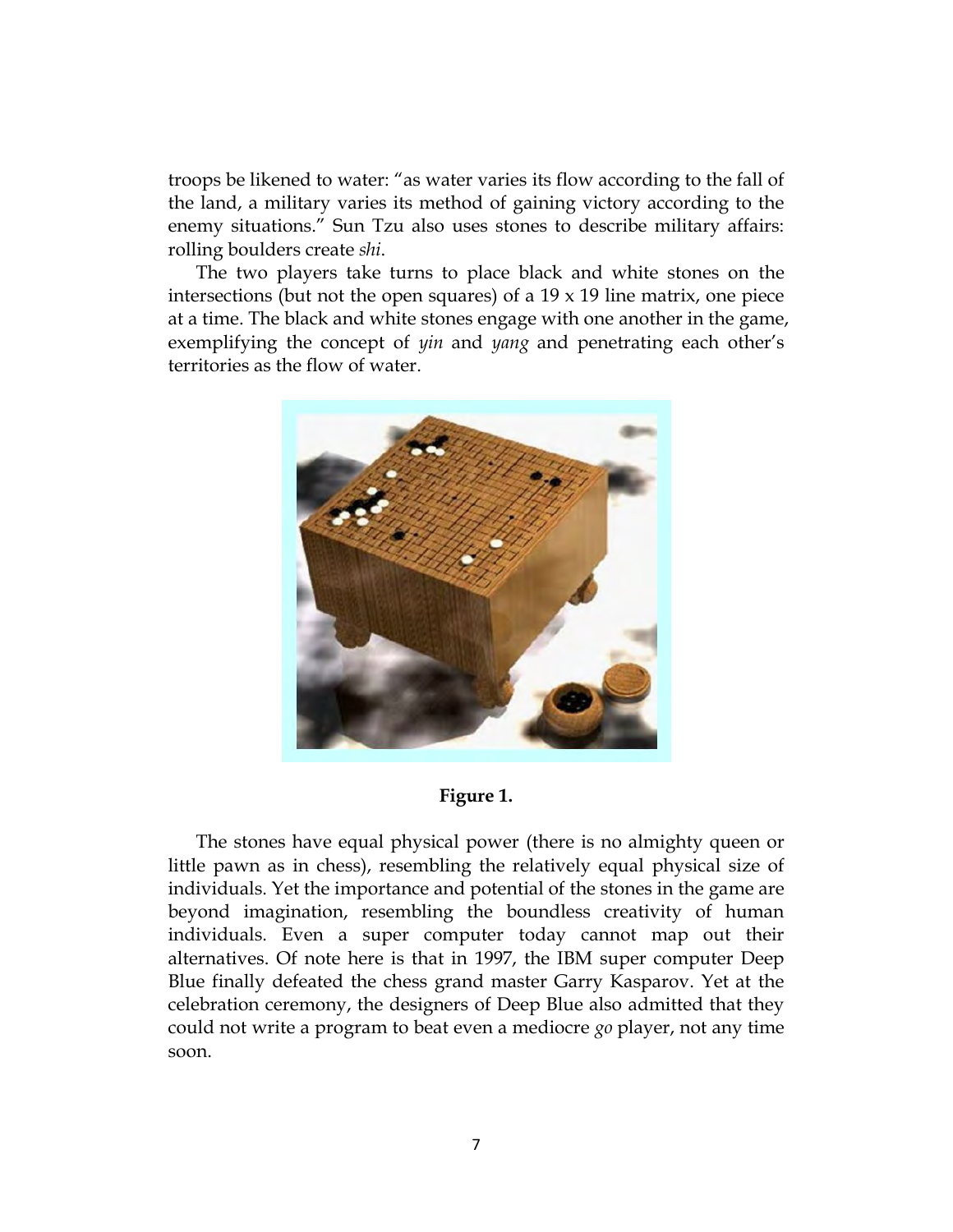The game of *go* starts with the game board completely open. This special design allows for creative strategic thinking and interaction. By game rule, the one who plays Black goes first. Once played, the stones stay in place unless captured *and* removed by the opposing player. The game will become more complicated as the two players put more stones on the board (unlike chess, where the further the game goes, the fewer pieces on the board, hence simpler).



**Figure 2.** 

The basic objective of the game is to secure more space on the board (or more territory). The players do so by encircling more space on the board. The competition for more territory thus leads to invasion, engagement, confrontation, and war fighting. Sun Tzu"s thoughts and the essential features of the Chinese way of war are all played out in the game. As the game unfolds, it becomes a war with multiple campaigns and battlefronts. Or in terms of international affairs, it is a competition between two nations over multiple interest areas.

Figure 2 shows the initial five moves of a game between two Chinese professional players.<sup>9</sup> In the game of *go*, the first 50- some moves are called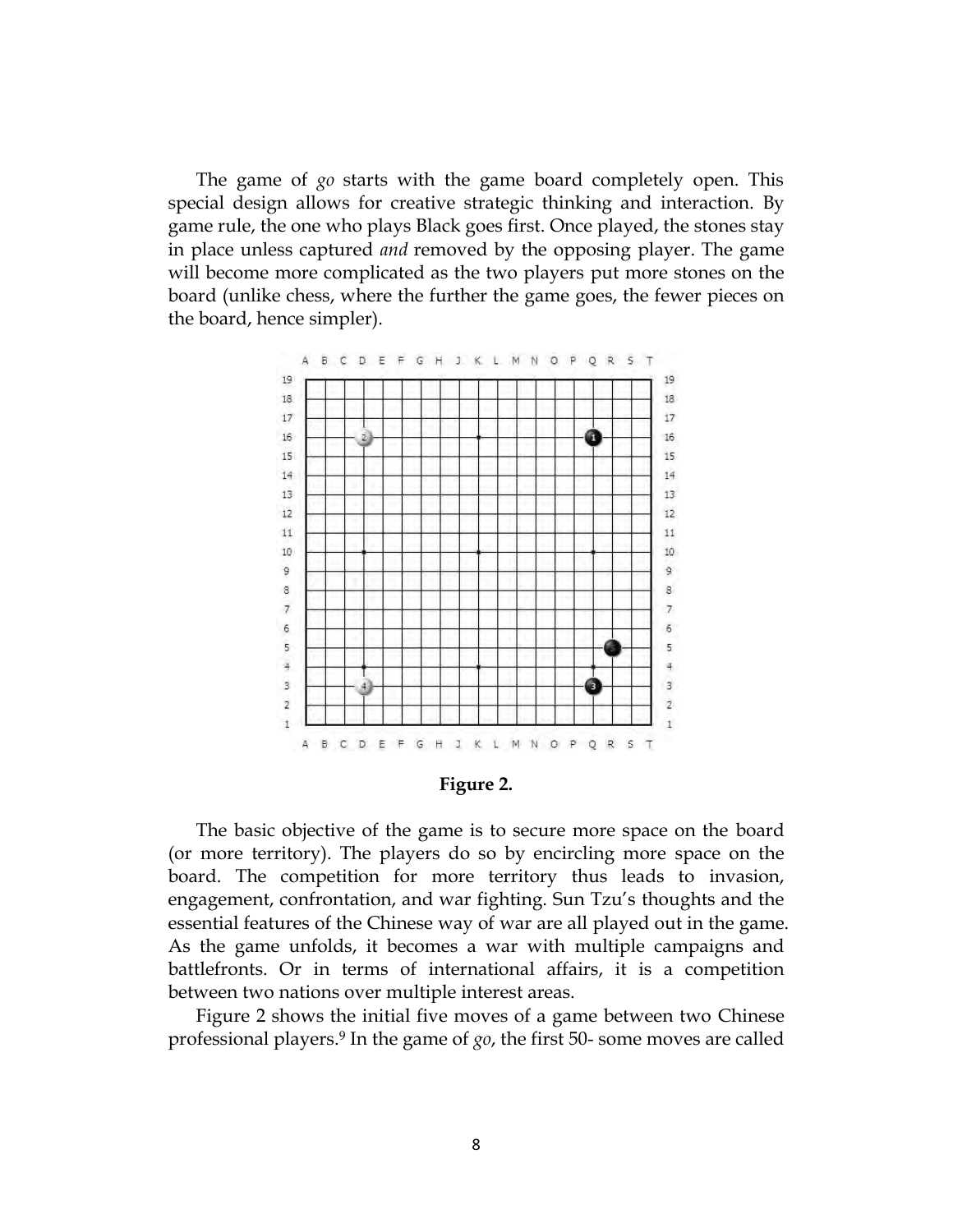the opening-stage moves. At this point, players develop their strategic plans, adjusting constantly to the new situation created by the opponent"s countermoves. Strategic moves, diplomatic posturing, and testing each other"s waters are the hallmarks of the opening of the game. These early moves set the stage for the entire game, affecting the battles and campaigns 50 to a 100 moves later and throughout the game (long-term and calculated strategy is a key aspect of this game).

Black 3 and 5 have created a firm command of the corner, securing a "theater" in the lower right side of the war plain. Working in concert with Black 1 at the top, the three black stones make a large claim of "sphere of influence" on the right side of the board.

White must respond to Black"s claim. But at this early stage with only a few stones on the board, it is difficult to locate the "center of gravity" or "decisive point" (in Clausewitz and Jomini"s terms, respectively). Sun Tzu's teaching to attack your opponent's strategy comes into play. In Figure 3 we see that White immediately placed stone 6 on the board to counter Black"s posturing. White 6 instantly changed the *strategic outlook*  on the board. The three white stones in turn have made a much larger claim of sphere of influence on the left-hand side. Both players have tried to develop an advantageous situation that is consistent with Sun Tzu"s third aspect of *shi*.

Black did not let White's claim stay long. Black 7 struck deep into White's claimed sphere of influence. It went also as an attack on White's strategy (Sun Tzu's teaching), interrupting White's strategic outlook instantly (Figure 4).

Black 7, however, is a very subtle move. It engages White 4 but does not pose a life-threatening situation to White. It is in White's claimed sphere of influence but keeps an arm"s length from White 4. At its position, Black 7"s strategic potentials are open to imagination. This is a move of long-term and calculated strategic interest.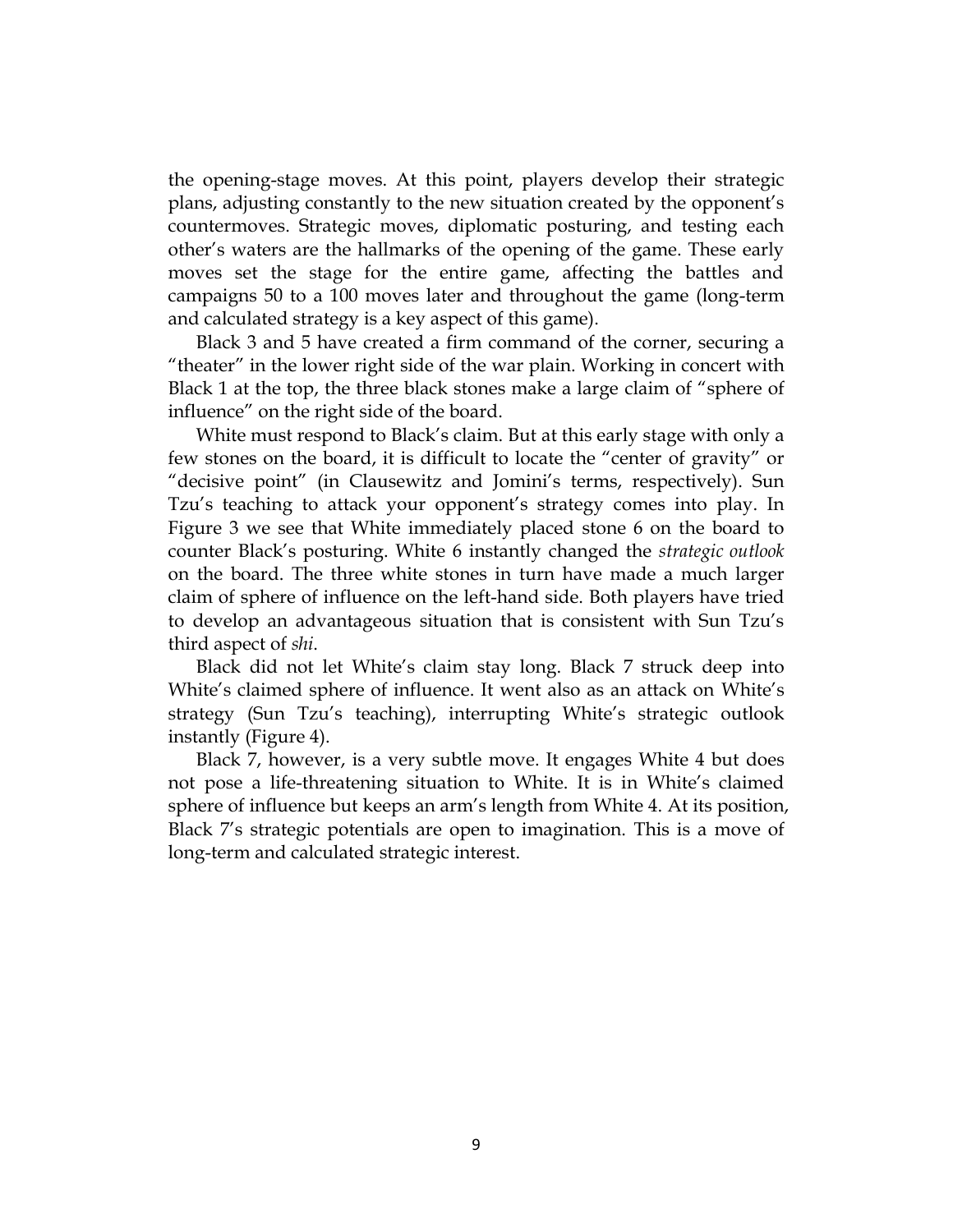

**Figure 3.** 



**Figure 4.**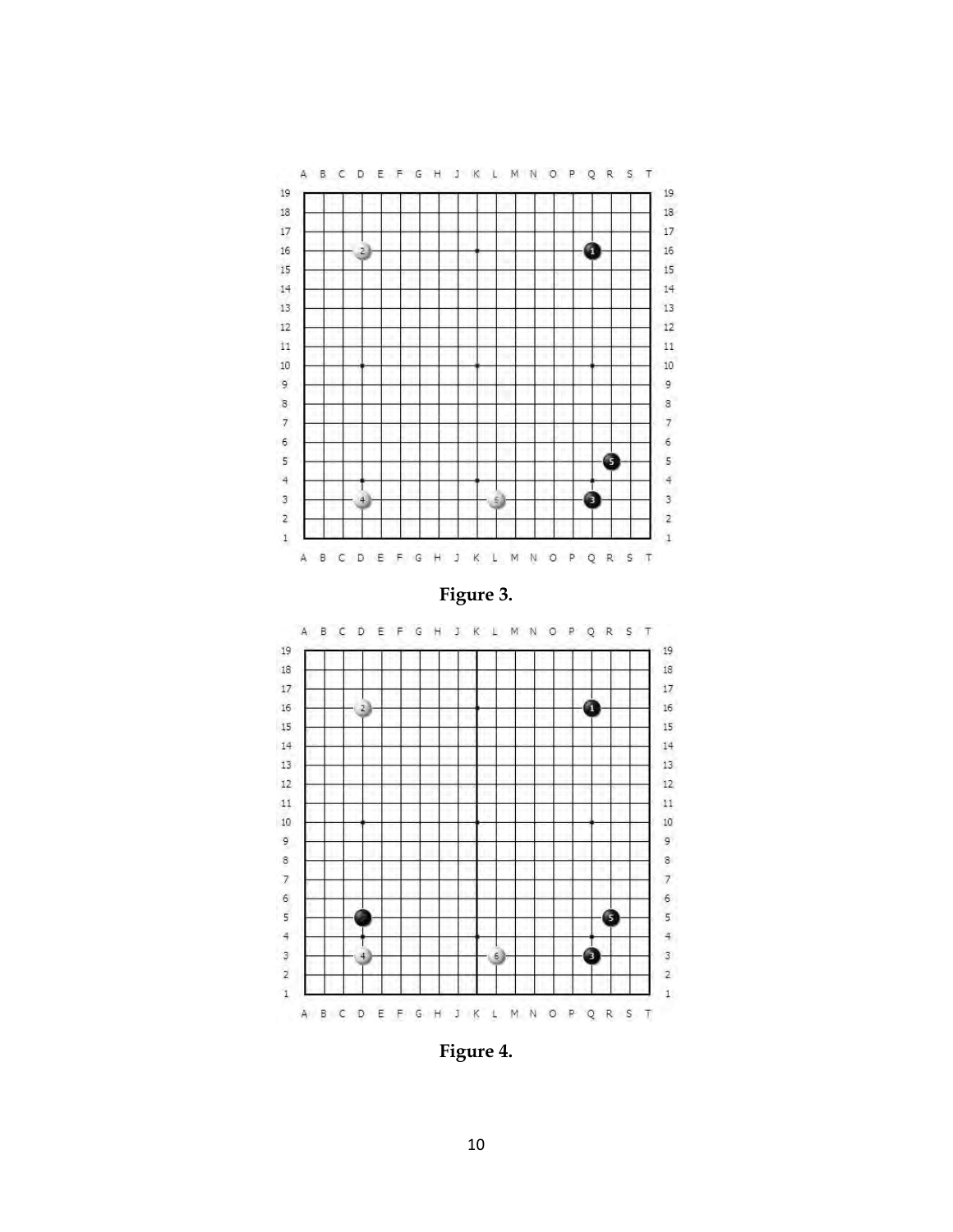Black 7 is a typical *go*-style engagement, one that serves to test White"s intention (whether White wants to keep the corner or compete for the center). It is also characteristic of the Chinese calculated strategic thinking and behavior. One Chinese act in the 1960s is a good example. During the 1960s, China made much effort to solicit African support for its quest to become a member of the United Nations (UN) (African countries formed a large voting block at the UN General Assembly). One of the Chinese efforts was to build sports stadiums in many African countries. This seemingly unconnected act went a long way to help China get the African votes at the UN (China won the fight and became a UN member in 1971).

The thought and play on Black 7, however, is rather uncharacteristic of American mindset and behavior. Generally, Americans are more straightforward. When Americans take action, they expect immediate return. U.S. policy toward North Korea, for instance, emphasizes reciprocity. Because quick and desirable response from North Korea is difficult to obtain, U.S. decision makers often feel frustrated and tend to see their policy as a failure. South Korea, however, pursues a Sunshine policy toward the North. This policy takes its title from an Aesop fable about "The Sun and the Wind."<sup>10</sup> It counts on long-term and gradual efforts to promote change in North Korea. Americans, not surprisingly, have no patience for such a policy. South Korean leaders in the last several years have been calling on the United States to show more patience and understanding towards their Sunshine policy. Unfortunately, both are in short supply on the American side.

A play like Black 7, which promises no immediate and concrete response from White, is difficult for Americans to make. But this game offers Americans the opportunity to nurture such sensibilities.

In Figure 5 we see that the two players have exchanged a few directly engaged moves. These are standard moves in a situation like this (in Sun Tzu"s terms, they are regular engagements, *zheng* moves; and in *go*, they are, *joseki*).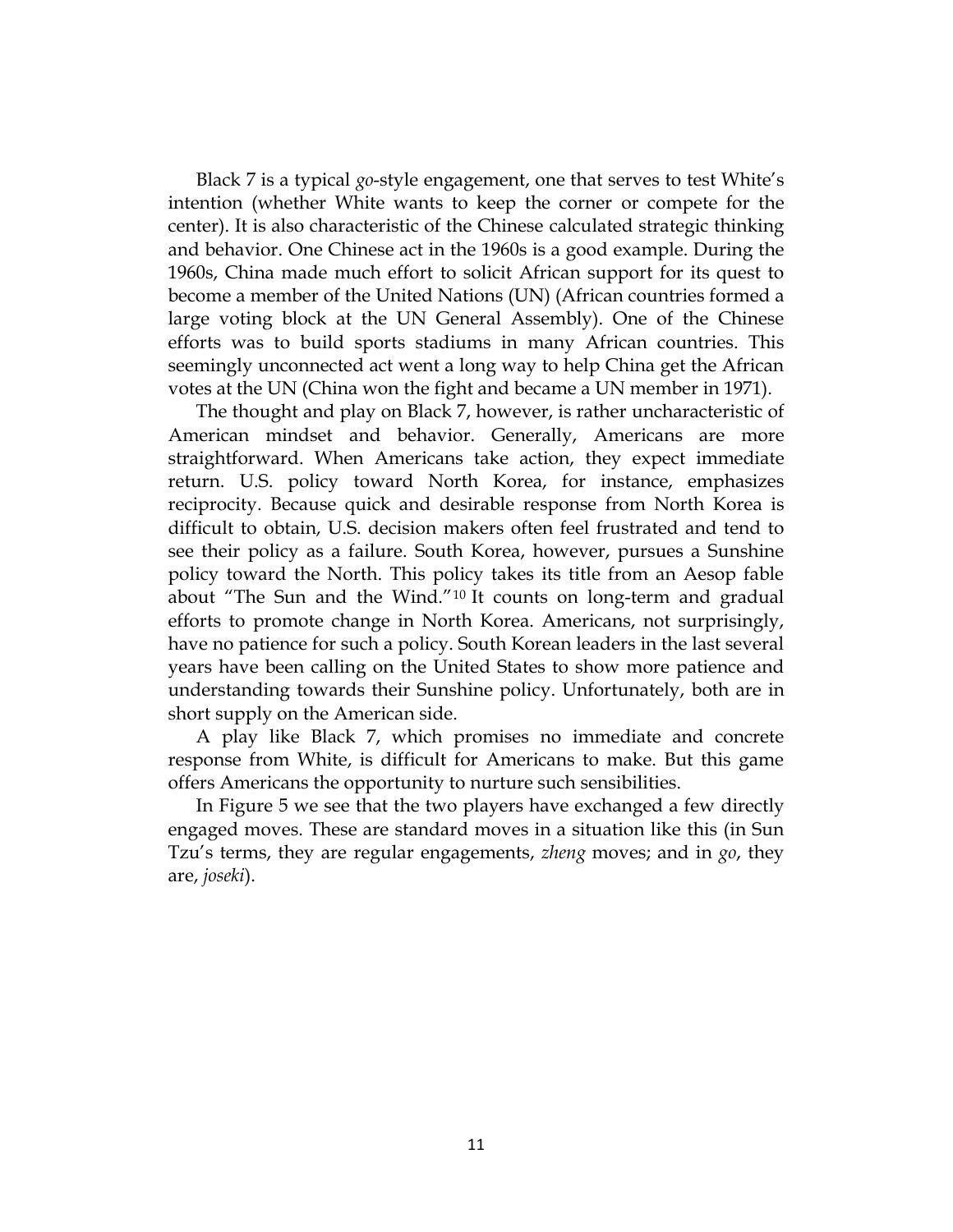

**Figure 5.** 

Consistent with the subtle thought on Black 7, these early engagements are not for the kill, but a testing of the other"s reaction and intention. White reinforced his hold on the corner. Black took an outward posturing. The two players exchanged messages: White went after tangible interest (territory) in the corner; Black created a *shi* to pursue interest in the center.

This is also a "live and let live" play. Both are satisfied with the outcome. There has been much writing in Japan about this kind of engagement. The Japanese compare this engagement to the competition for market share between firms.<sup>11</sup> In *go*, as well as in business, it is difficult to have all the gains and profits. Although there is a natural tendency for one to seek landslide victory, a player should guard against this temptation and be prepared to settle with a win-win outcome. Overly aggressive usually leads to disaster.

Black troops 7, 9, and 13 have formed a creative stronghold. This group of three has room to make a secure base along the left-hand side, making this group invincible and able to expand into the center (a good implementation of Sun Tzu"s strategy: you must first make yourself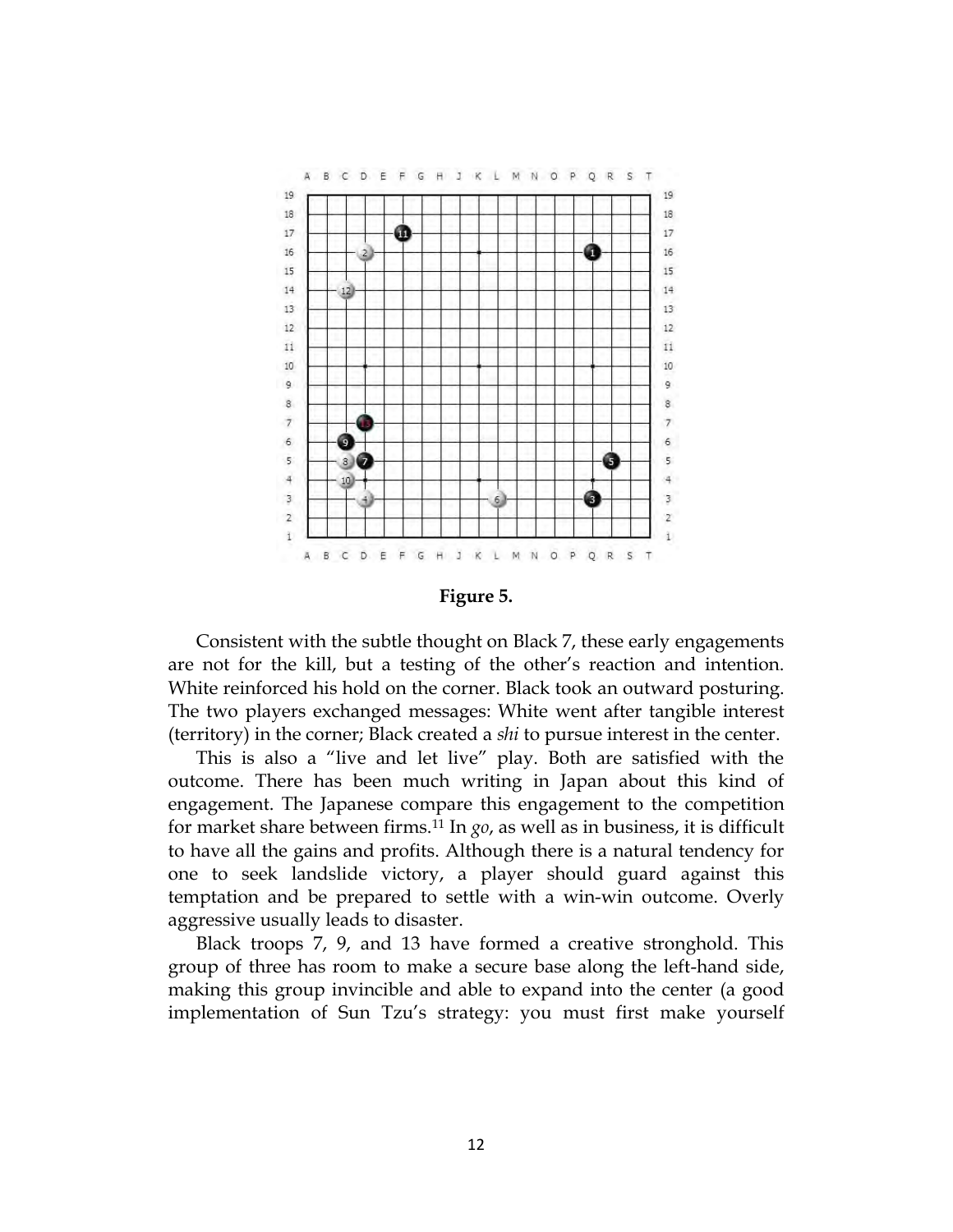invincible and then wait for the enemy to show signs of vulnerability and launch an attack from your secured base).

Black 11 took the initiative to engage White 2 on the upper left-hand corner. Now the reader should look at the overall situation as shown in Figure 5 (looking at the whole picture is a typical Chinese way of assessment). Black"s strategic design is clearly on the center and the right side of the war plain. The four groups of Black stones stand in dynamic echoing positions. A promising strategic design is taking shape. Yet it is still premature for Black to celebrate victory at this moment. Indeed, White is waiting for every turn to frustrate Black"s strategy. The two white stones 2 and 12 are already eyeing the open area in the center. White 6 at the bottom occupies a critical strategic position. It keeps White"s reach into the center wide open. This is a critical countermeasure White made at the early stage of the game against Black's strategic design. Its potential grows as the game unfolds.

At this point, one can say that the two players score fairly in their opening-stage strategic designs. Black has a secured corner on the lower right-hand side. White's countermeasure is a similar sized corner on the lower left-hand side. White 2 and 12 hold part of the upper left-hand corner. Black 11 is waiting for the right moment to penetrate into the corner. Therefore it is a shared claim on the upper left-hand side. On the upper right-hand corner, Black 1 occupies a key strategic position. However, there are wide-open areas on its two sides, making Black"s claims vulnerable to challenge from White. During *go* games, players constantly make this kind of assessment till the end.

Figure 6 shows a well-matched engagement between the two players. White 14 has strengthened White 6's strategic claim at the bottom and reinforced White"s determination to compete for the center (or to frustrate Black"s strategy for the center). At the upper right-hand side theater, White has successfully made an invasion deep into Black's claimed area. Black fought back and effectively separated the white troops into two unconnected groups, while securing its hold on the corner. This is a perfect example of divide and rule, another key feature of *go*. The two white groups have room to maneuver and secure a foothold for survival locally. However, at this moment, they are still vulnerable to attacks from Black.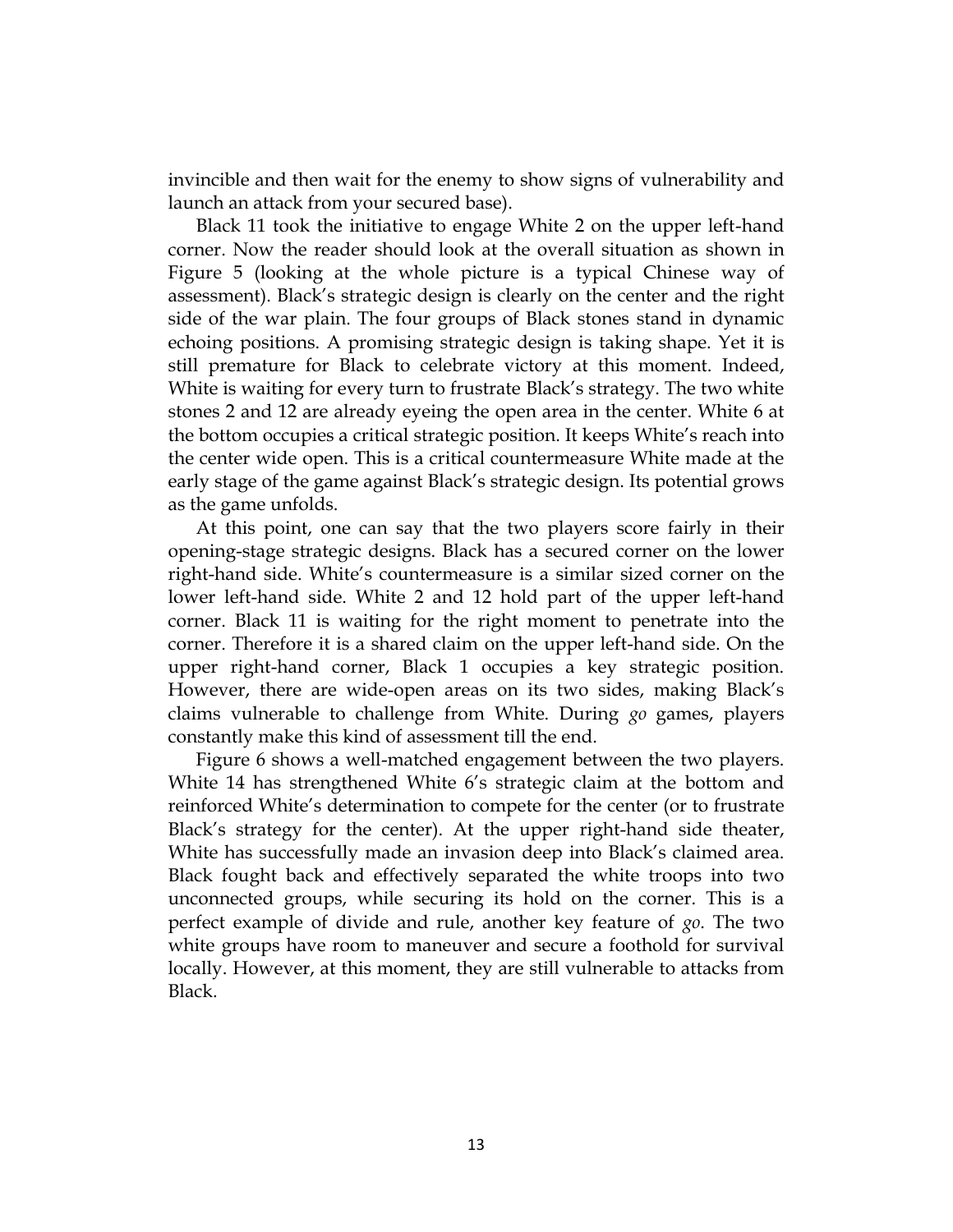

**Figure 6.** 

Of note is another key feature in the game of *go*―the relativity of offense and defense. In Figure 6, while the three Black groups focus on attacking the two White groups, from the left, in the middle, and from the right, the three Black stones at the top (11, 17, and 27) are under a pincer attack from the White groups on their left and right. Who is attacking whom? It is a matter of perspective.

In Figure 7 we see the battle over the fate of the White groups at the top turned bloody. The line of Black troops 21, 43, 45, 53, 49, 39, and 57 threatens the survival of the White group. The battle hinges upon a fight over a *ko* at the intersection of M-14.

*Ko* is a unique feature. There is no equivalent in other board games. Here is how it comes about and affects the course of the game. The last move on the board is Black's 57. This play removed a White stone from the intersection M-14. By playing this move, Black 57 immediately finds itself surrounded tightly by the three White stones 42, 44, and 46. White can recapture the intersection by removing Black 57. However, this recapturing will then result in an endless play of capture and recapture between the two players. To avoid such a vicious circling play, *go* creates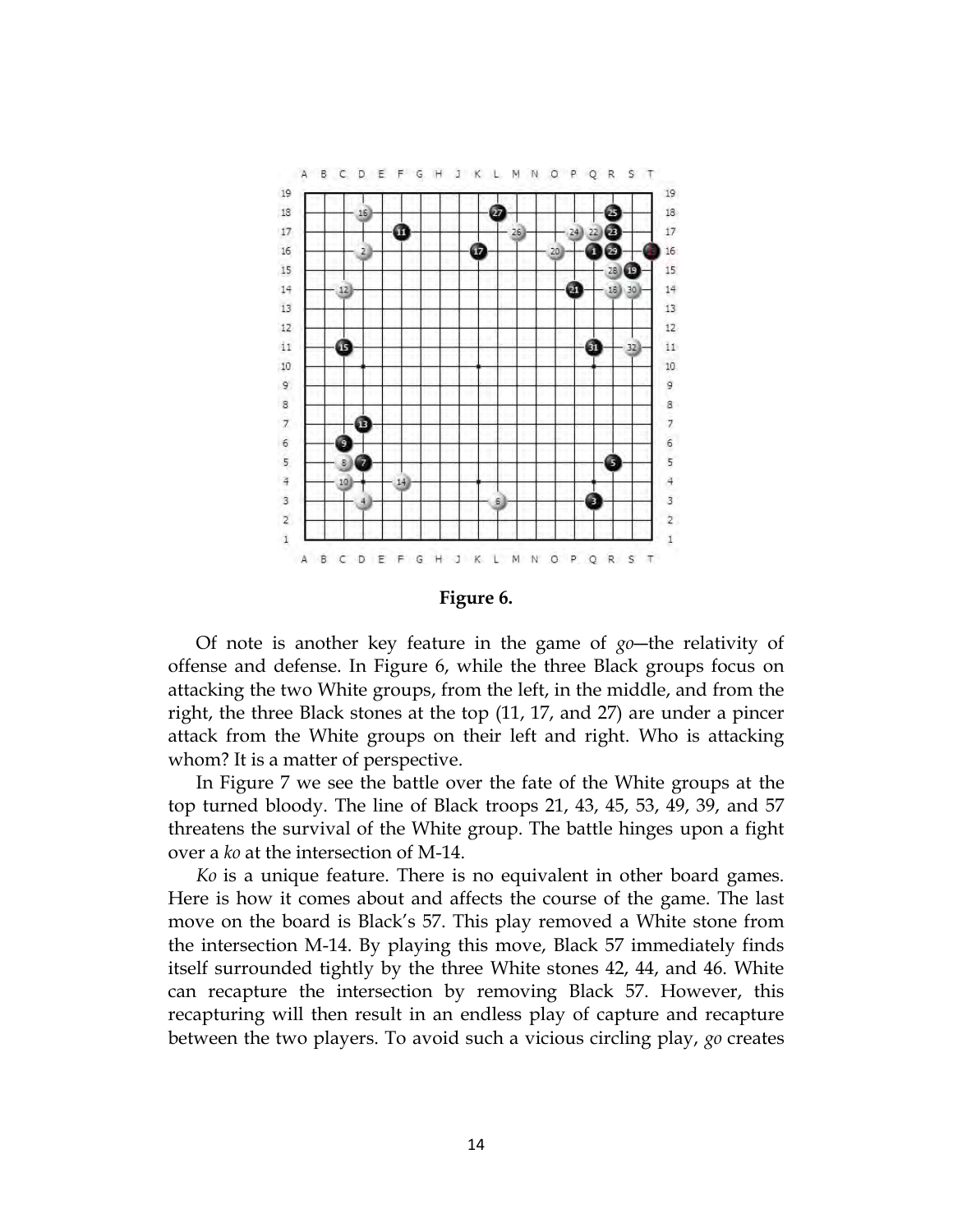the concept of *ko* and sets a rule that White cannot immediately recapture Black 57, but must make a move elsewhere and give Black a chance to decide if 1) he wants to close the *ko* by filling the intersection with another black stone, or 2) if he wants to respond to White"s move elsewhere, allowing White to recapture the *ko* at the next move. In fighting for the *ko*, a player"s move elsewhere is always a threat to the opponent"s other battle group or territory bigger or equal to the one under siege in the *ko*. As such, the opponent is compelled to respond to the threat, unwillingly allowing the player to recapture the *ko*. The threats are explicit and measurable. It is a fair bargaining game.



**Figure 7.**

This aspect of *ko* can shed some light on the U.S. failure to get China to come to terms with the U.S. demand on changes in China"s human rights conduct in order to have its most-favored nation (MFN) trade status continued during the 1990s. Three problems made the U.S. threat a failure. First, human rights conduct covers a wide range of issues. It was difficult to single out changes and relate the cost of failing to make such changes to the cost of losing MFN. Second, and making the all-encompassing concept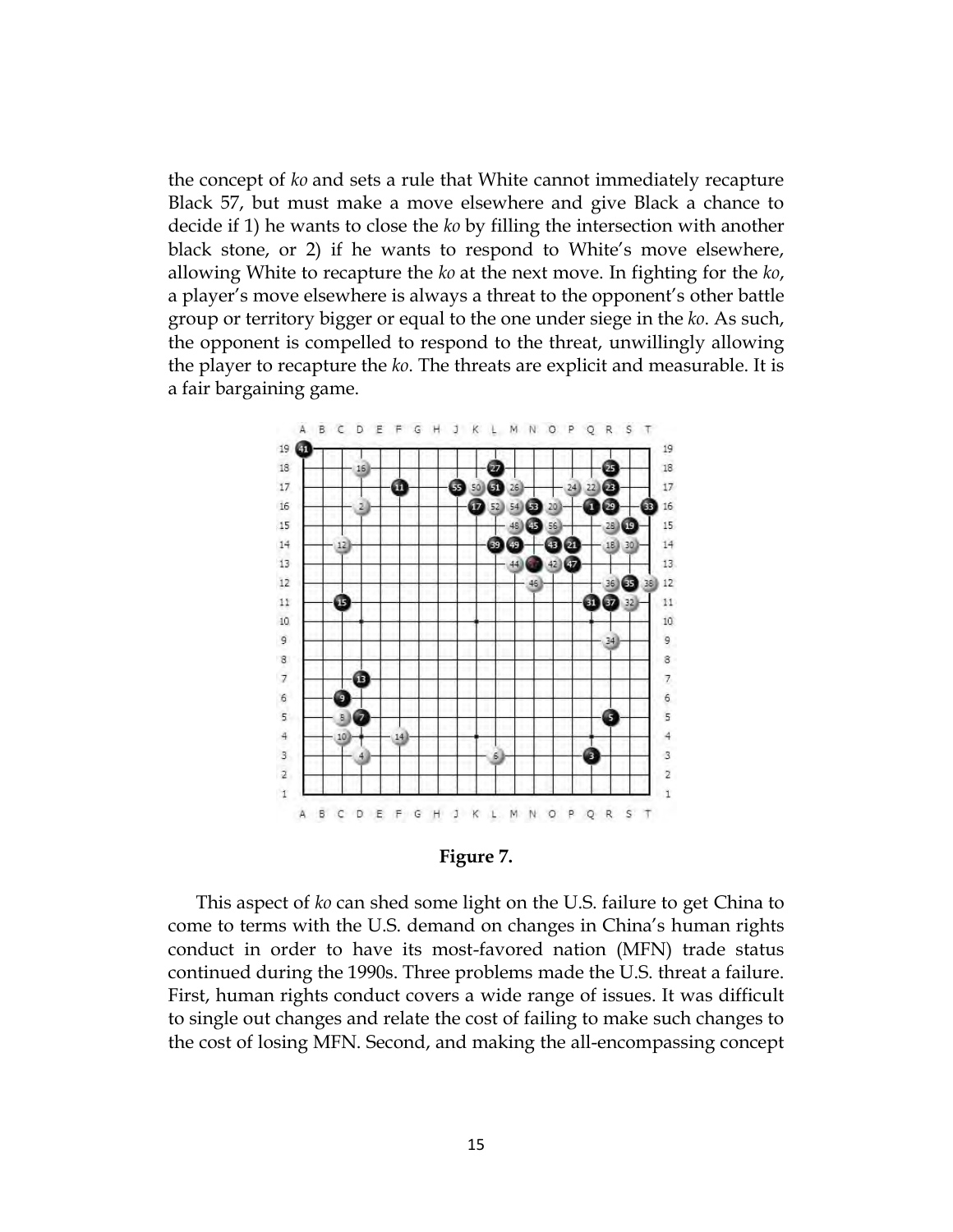of human rights conduct worse, the United States kept moving the goal post; that is, the changes it wanted China to make. Finally, a termination of MFN cut both ways―China and the United States were both losers if MFN was discontinued. The *ko* in this case was not well-established. The result was that the United States continued to make ill-defined threats; China continued to show defiance; and the MFN continued to be renewed every year.

The *ko* in Figure 7 is well-established. The stakes are clear and high for White. In winning the *ko*, Black would capture the entire White group on the upper side, turning the huge upper side into Black territory. Black could then easily expand this victory into the center. White would have to throw in the towel and concede defeat. For White, this *ko* is a life and death situation, a must-win fight.

In Figure 8 we see that White played 58 at the top, a move that threatens the two Black stones 51 and 27. Black responded with 59, keeping the two White stones under Black"s control. If Black does not respond to White"s threat (White 58) but chooses to close the *ko*, White will capture the two Black stones 51 and 27. This result will allow White to make a secured garrison at the upper side. If this scenario happens, the Black stones to the left of the White garrison, Black 11, 55, and 17, will be in danger. This is clearly not Black"s intent to start this *ko*―Black wanted to profit from this bargaining.

After the exchange between 58 and 59, White turned around to recapture the *ko* by removing Black 57 and placing White 60 into the intersection. It is now Black"s turn to make a move elsewhere to continue this *ko*. In Figure 9 we see that Black played 61 (close to the edge on the right). White did not respond to Black's threat to the White group on the right, but chose to eliminate the *ko* by playing 64 at the top to remove the two Black stones 45 and 53. In so doing, White has saved the White group at the top and gained a passage to the center through White stone 60 (resembling a canal). The White troops 42, 44, and 46 are now free of the death threat and are ready to fight in concert with the White troops at the bottom for the open area in the center.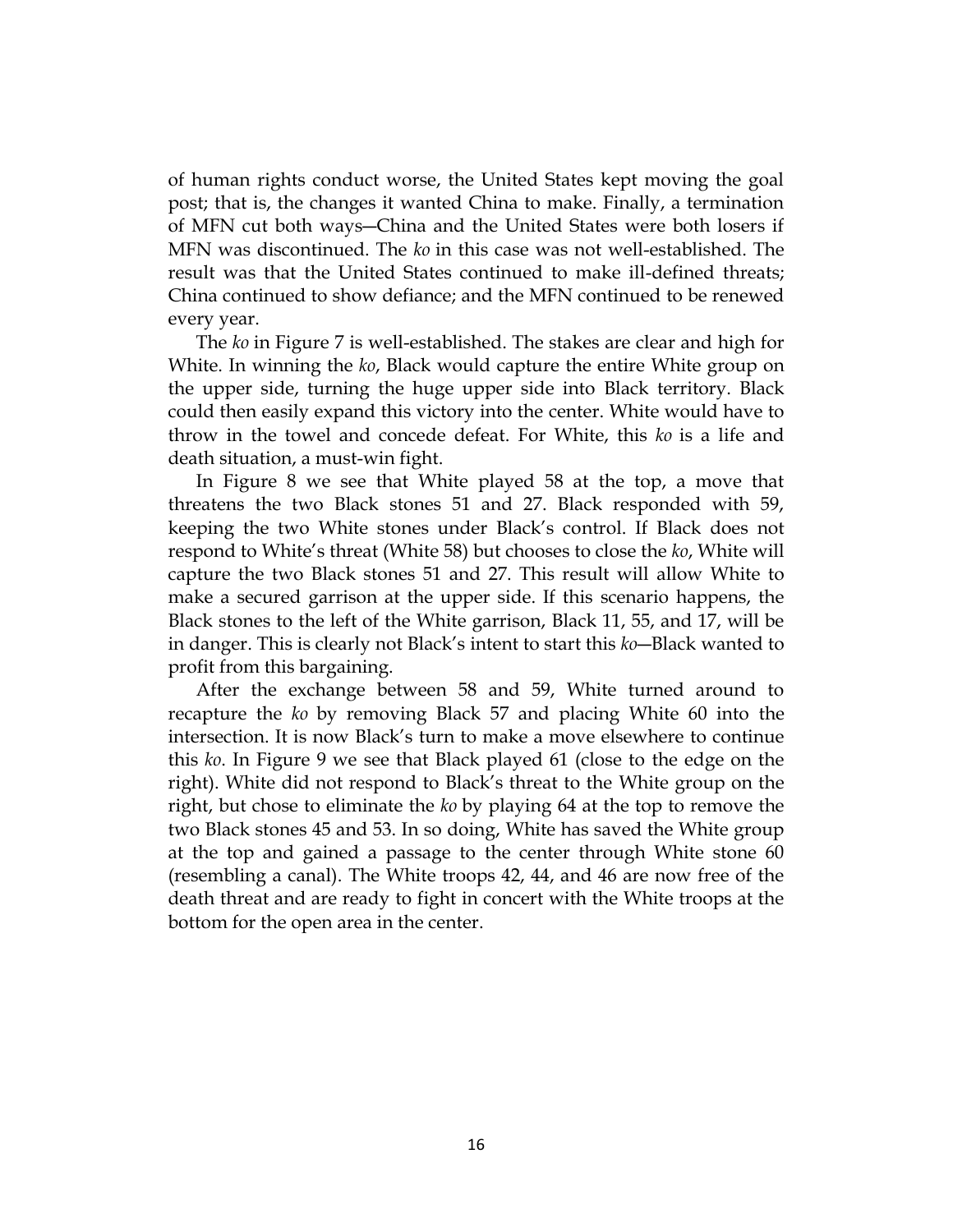

**Figure 8.** 



**Figure 9.**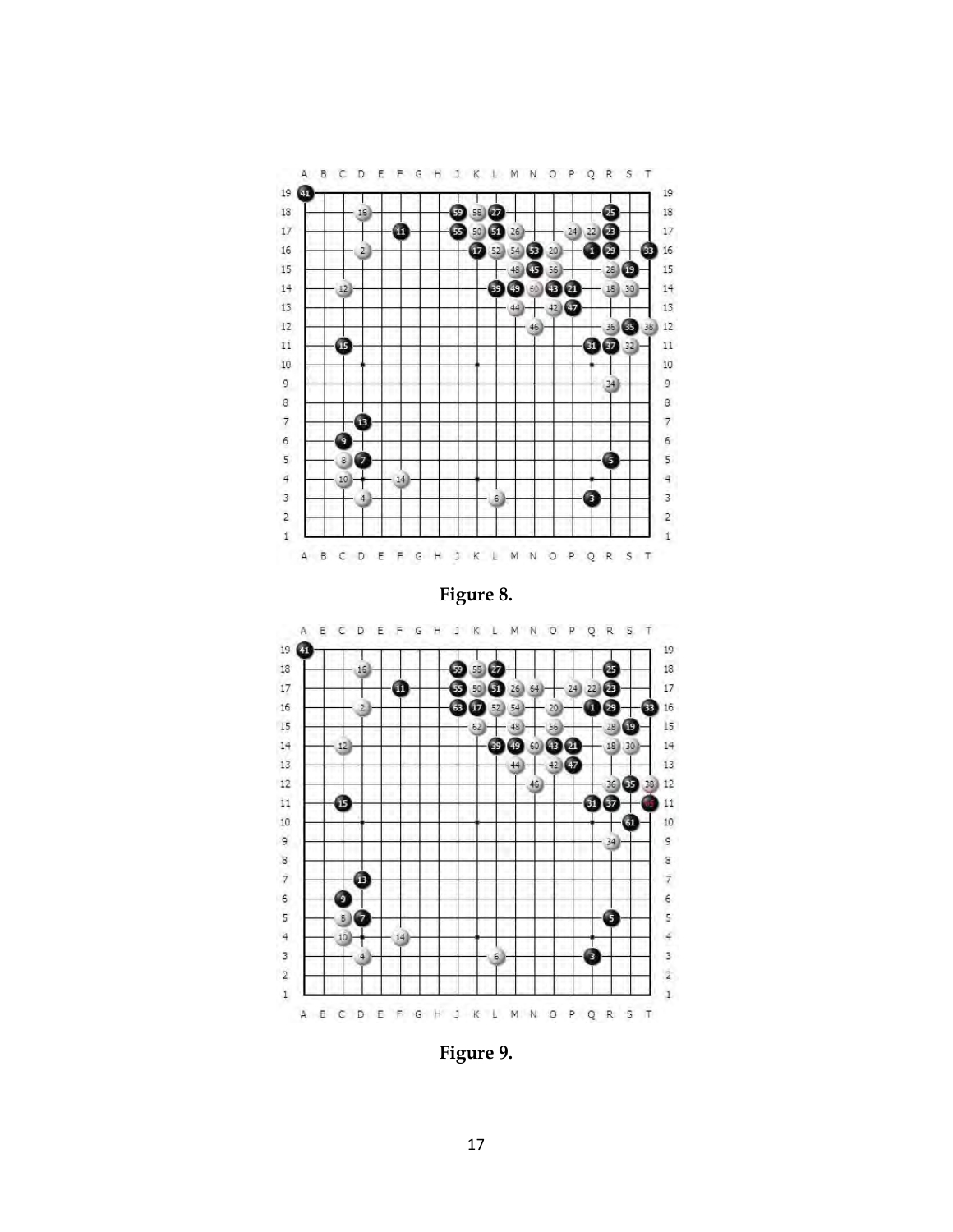Black followed through with the *ko* threat to remove White 32 by playing Black 65 (on the intersection S-11). In so doing, the line of Black troops 31, 37, 61, 65, and 35 has trapped the five White stones 36, 38, 18, 28, and 30 inside Black"s encirclement (they are now prisoners inside Black"s territory). White paid a heavy price for the *ko*. The loss of the White group on the right-hand side has become a huge expansion of Black"s territory from the upper right corner to a large portion of the right-hand side. At the same time, White 34 has become helplessly isolated. This situation has a remarkable resemblance to the China-Taiwan case. The *go* concepts can inform us how the mainland Chinese view the Taiwan situation.

From the *go* perspective, one should not try to rescue the lone stone 34. There is not enough space for White to build a survivable garrison around White 34. But if White sends a rescue team to reconnect with 34, Black will attack this rescue team from both sides. In doing so, Black will acquire more territory through the offense. The most sensible strategy therefore is to play 34 as a bargaining chip in another *ko* situation.

This is exactly what the mainland Chinese believe the United States has been doing with Taiwan throughout the years―it is a leverage to hold against China from time to time. This is also what China tells Taiwan: you are only a bargaining chip on a *go* board (or a pawn in the U.S. chessboard).

However, Taiwan has also been a liability for the United States―it carries the risk of involving the United States in an armed conflict with mainland China over the fate of Taiwan. From the *go* perspective, many Chinese would ridicule Americans for their lack of understanding of this geo-strategic situation between Taiwan and mainland China―it is a lone stone against a huge mass. The United States, believing in its ability to project power in the Western Pacific, nevertheless dismisses China"s view. However, the cost of defending Taiwan must not be underestimated. The *go* perspective provides a theoretical and strategic insight into the costs.

Returning to the game here, we see that Black took advantage of the huge *shi* from the upper side, and working in concert with the stronghold of Black 3 and 5 at the bottom, launched a campaign to expand into the center from the right.

The closure of the *ko* also concluded the first mid-game battle. Black was a clear winner in this first fight. In an attempt to turn this disadvantage around, White made an advance at the bottom with White 66. This move has expanded White"s territory at the bottom. It also posed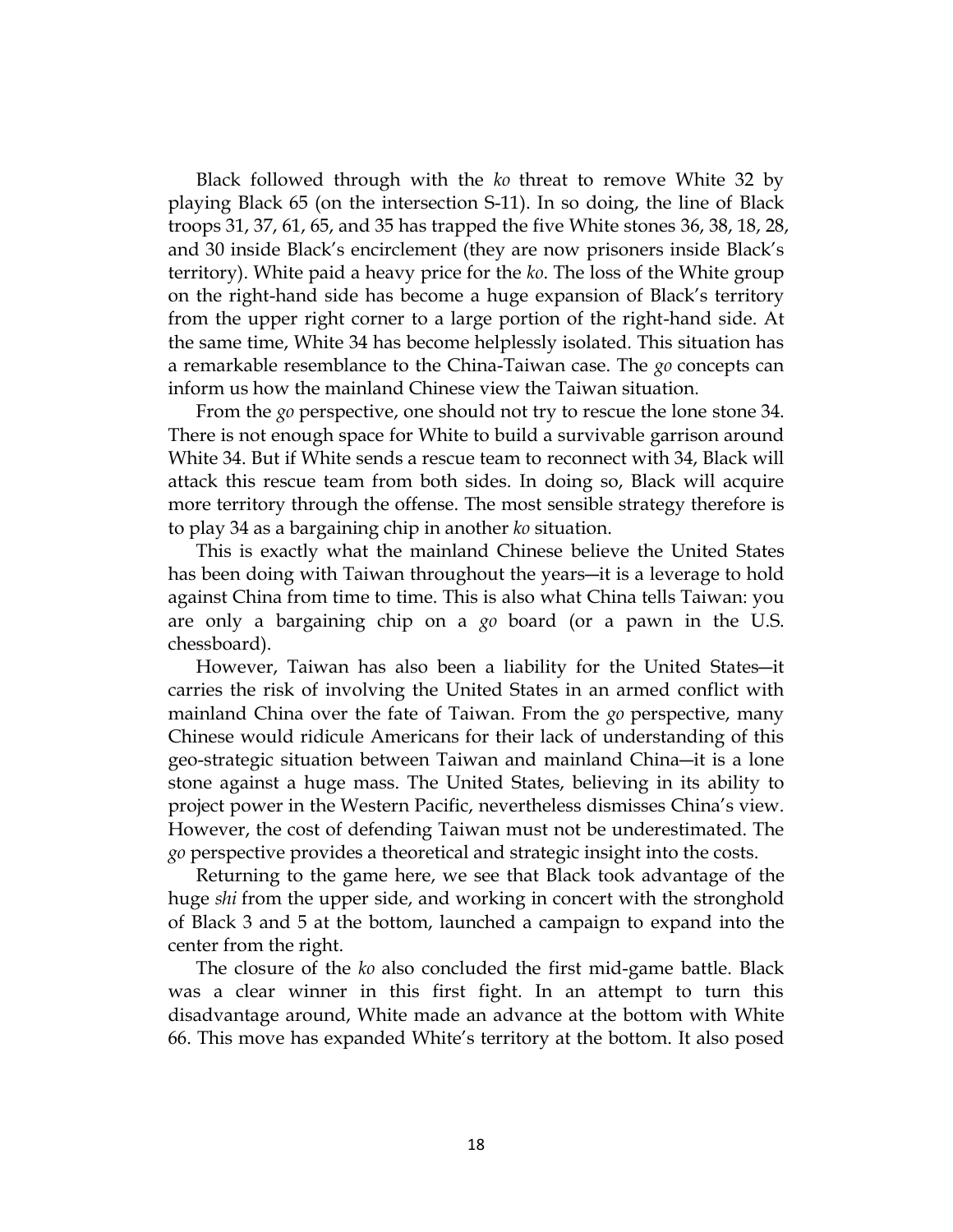a threat to the Black stronghold of 3 and 5. This move also signified the start of the second mid-game battle in a separate theater.

Black answered White's threat by reinforcing the stronghold and building a "wall" with stones 3, 77, 5, 73, 79, 87, and 89. Through these efforts, Black has effectively consolidated the control on the entire righthand side. The two White stones 34 and 82 have become captives.



**Figure 10.**

White, however, was able to reinforce the hold at the bottom part (with white stones 66, 70, 88, and 6 lining up a border). During the engagement, the two players have both separated a portion of the other"s troops from the main forces (divide and rule). The three baseless White 84, 86, and 90 are trying to reconnect with the White group in the middle. The Black troops 71, 85, 69, and 91, however, are in a different mindset. They worked in concert with the Black troops 87 and 89 to chase the fleeing White troops. This is clearly an example of "the best defense is offense." While attacking the fleeing White group, Black 91 also occupies a key strategic position to reconnect with the Black group on the left if it is under attack.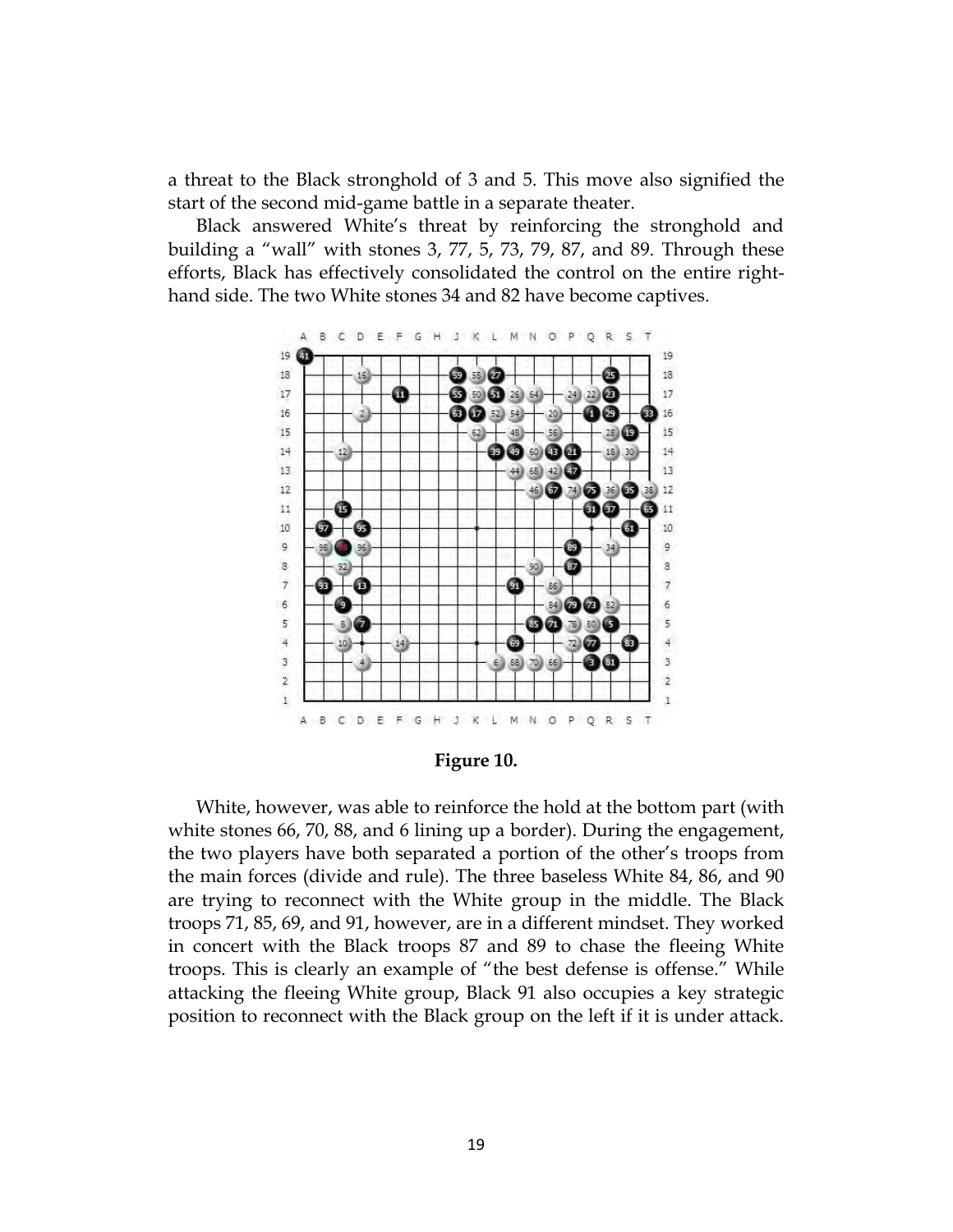This situation shows a key aspect of warfare―the *yin* and *yang* and relativity of defense and offense.

With Black 91 on the board, the second mid-game battle came to a truce. The two players then turned to the left side and started another mid-game battle. As shown in Figure 10, the two opponents have started another *ko* battle. This *ko* holds the fate of the two groups, Black 16, 95, and 97 on one side and White 92, 96, and 98 on the other. From *go* players" experience, whoever wins this *ko* wins the game.

In Figure 11 we see that Black has captured a fairly large portion of the center. Black has also captured the fleeing White 84, 86, and 90 and three extra White stones 72, 78, and 80 (those White stones have been removed, leaving the vacated intersections in Black"s territory (L-9, L-8, M-8, N-7, N-6, and O-7). Black has obviously gotten more territory out of the fight over the *ko*.



**Figure 11.** 

In Figure 12, those "dead" stones are removed to provide a better view of the settled territories. The borders are all sealed. These irregular lines of border happen to look like real-world national borders. We see that Black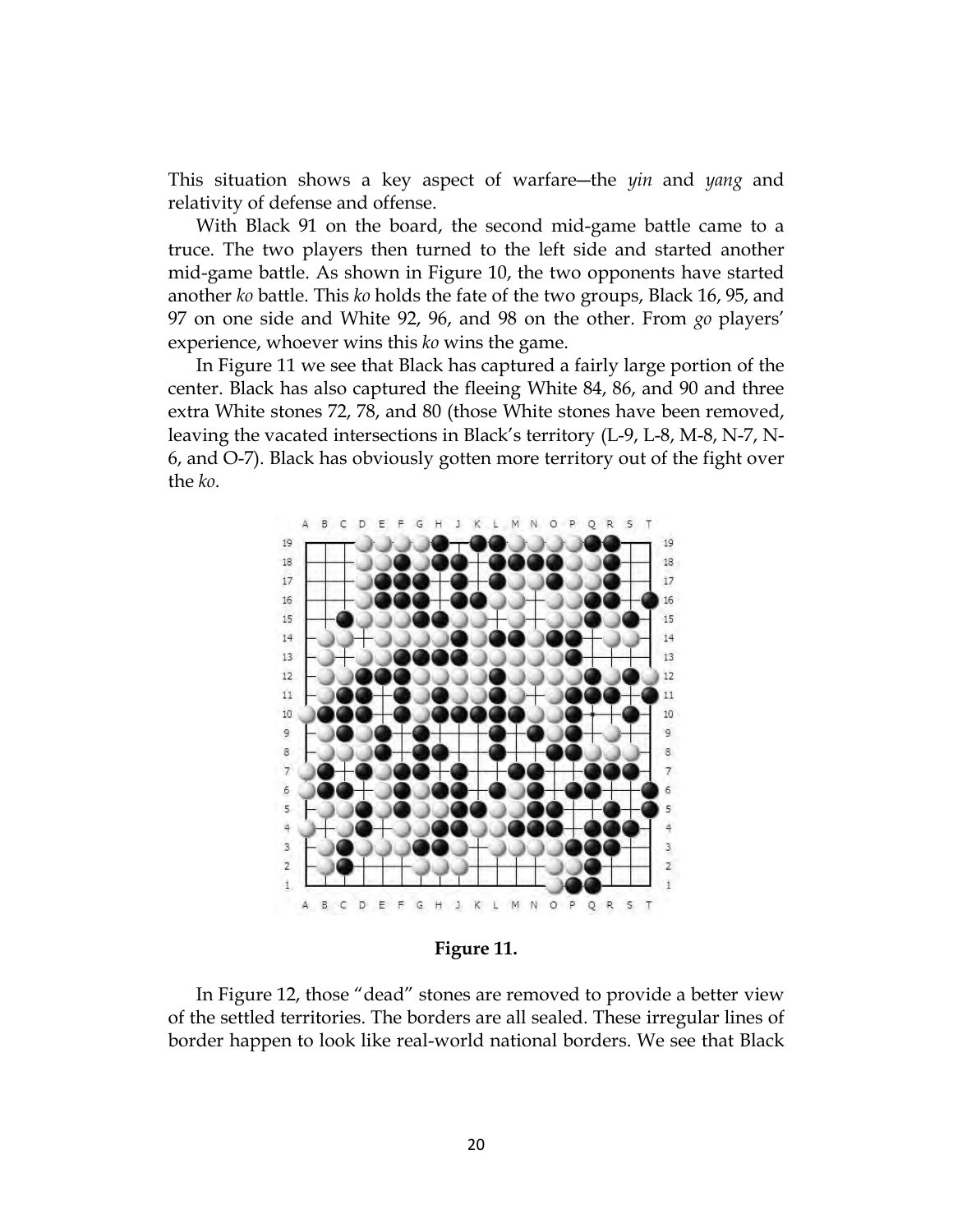has the entire right-hand side territory. This black territory then expands into the center area. There is a self-sustained black territory at the top. The sum of these areas is Black"s hard-earned territory (the borders and open space inside inclusive.)

White has the left-hand side, but it is narrower than Black's territory on the right. White also has about two-thirds of the bottom side. In addition, White has a self-sustained group on the upper middle part.



**Figure 12.** 

There are two ways to count the points. One is the Japanese way that counts the open intersections inside one"s secured territory. The other is the Chinese way of counting all the intersections, occupied and open. The two ways of counting come to the same conclusion. The one who has more points (intersections) wins. In this game, Black won by having 3 3/4 intersections more than White has.

The presentation in this section gives the reader a taste of *go*. It really shows how patient the Chinese are in playing strategic games.

This discussion of the game is focused on the strategic level of engagements. *Go* is very rich in tactical operations as well. Studying and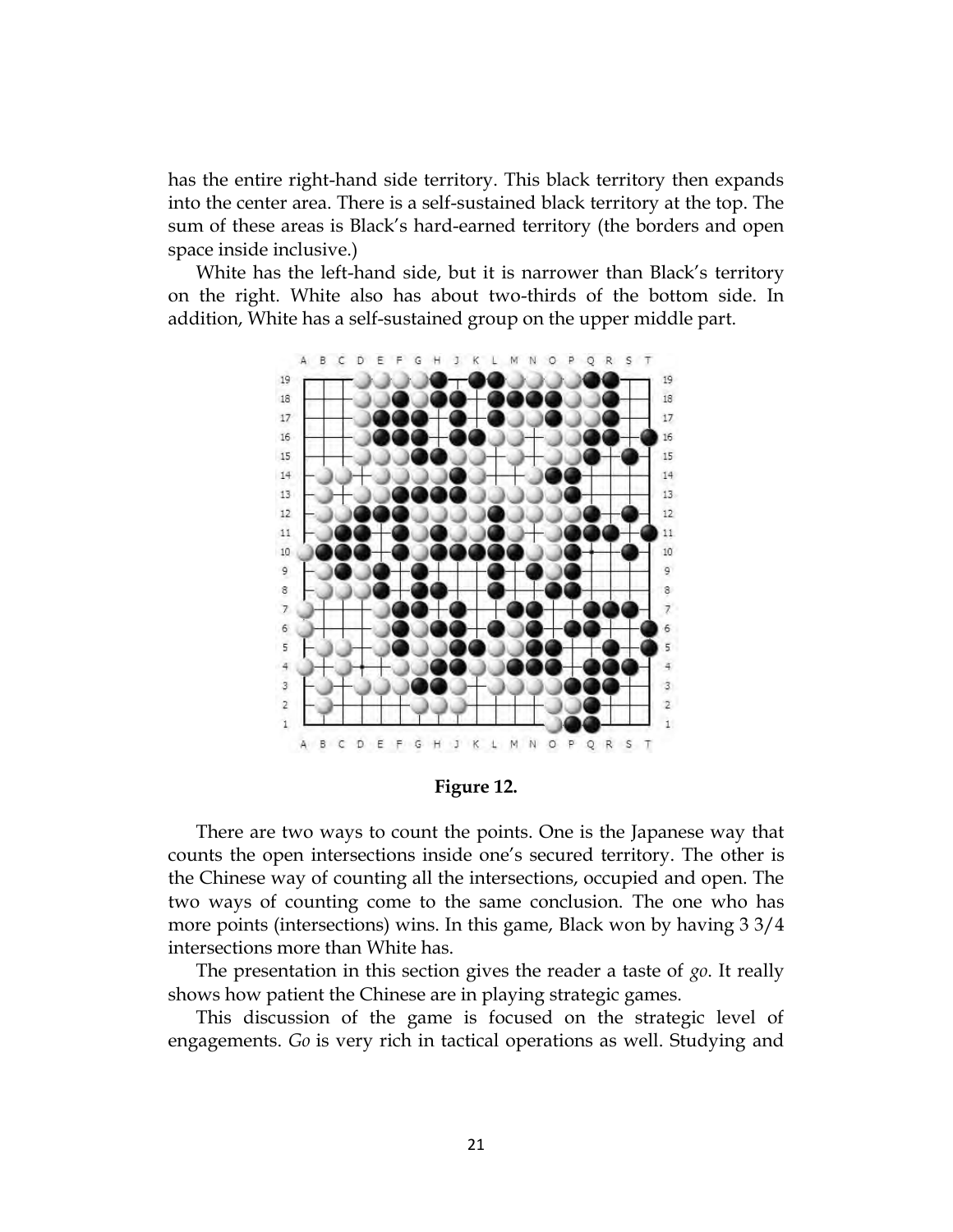practicing the tactics in local life-and-death situations are equally challenging in *go*. There are many books about *go* in English at all levels nowadays. Interested readers should check out the *American Go Association* web site. You can find the most basic books about *go* and learn about the latest development in *go*-related activities.<sup>12</sup>

## *SHI* **IN ACTION**

China is home to Sun Tzu. There is also a long tradition of strategic thinking in China. However, this cultural heritage was laid 22 aside during the early turbulent years of the People"s Republic. Since China embarked on the mission of national development in 1978, there has been a revival of interest in Sun Tzu and other classical Chinese military thoughts in China. The proliferation of publications in China on studies of classical Chinese military thought and reprints of the original military classics is a good testimony.<sup>13</sup> There is also ample indication that China is following the wisdom of its classical strategic thought to make impressive progress in pursuing its national objectives, particularly the objectives to develop China and retake Taiwan. A noted success in China's strategy is its efforts in creating the *shi* for its missions.

#### **Developing the** *Shi* **to Secure a Home Base.**

In 1978, under the leadership of Deng Xiaoping, Chinese leaders launched the now acclaimed economic reform in China. The Chinese leaders were determined to turn China into a true great power in 50 to 100 years. To achieve this goal, China needs a favorable internal and external environment.

Internally, Chinese leaders follow the model of economic development under authoritarian rule. Externally, they take a three-pronged strategy to create a favorable environment for China"s development. First and foremost, Chinese leaders seek a constructive relationship with the United States. Second, they mend fences with China"s neighboring countries. Third, they aggressively integrate China into the global community.

In all fairness, this strategy has borne fruit. On the home front, economic reform has reached all corners of China. Chinese government has loosened control on pricing, labor market, housing, and many other areas. A flourishing market economy has taken hold in China. Economic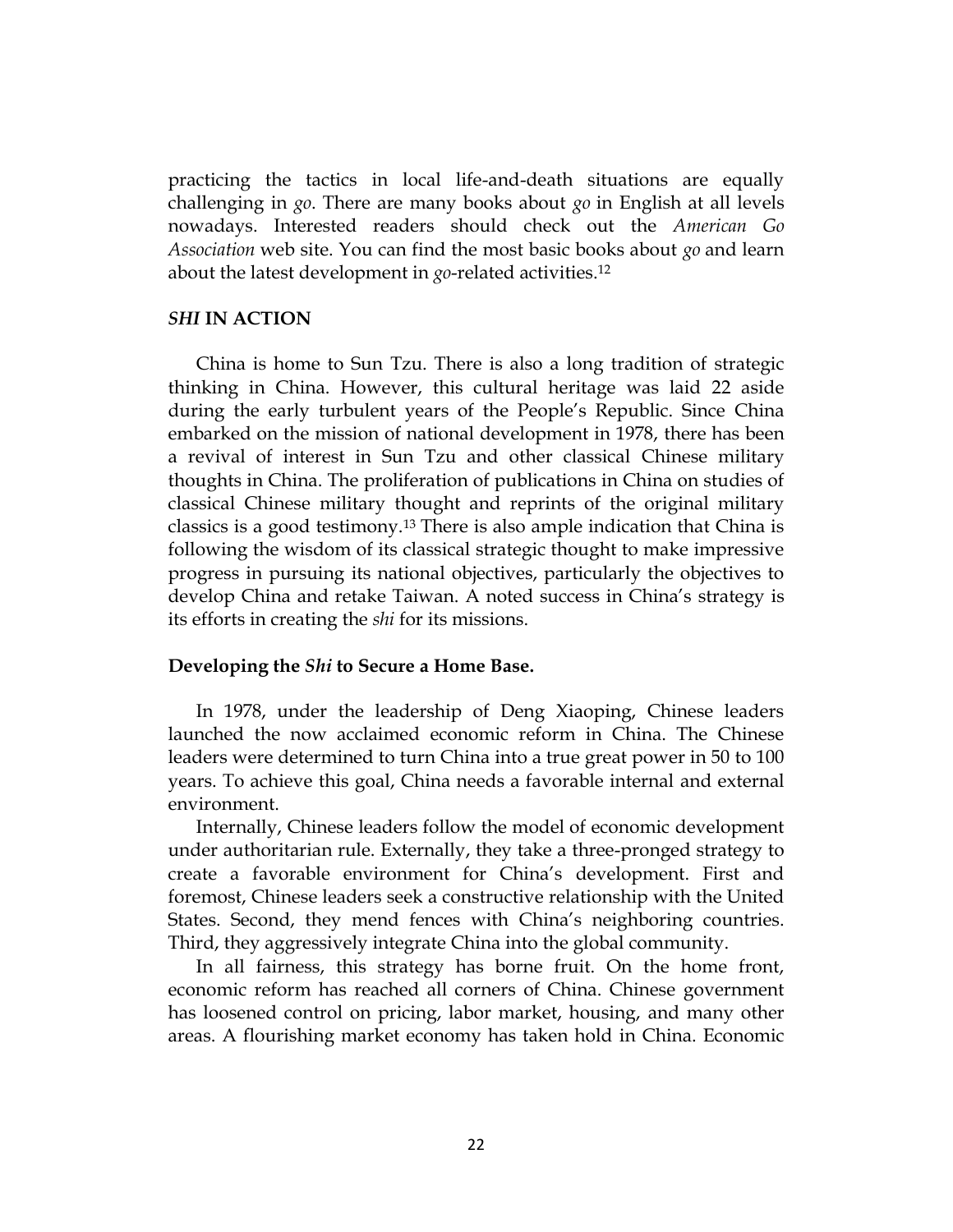reform has also come to China"s financial and banking industries. With its entry to the World Trade Organization (WTO) as a catalyst for bigger changes, China is expected to accelerate its economic reform and become completely integrated into the world market economy.

On the external front, one cannot dismiss China"s three-pronged efforts. In the last 10 years, China has gradually built a "ring of friends" around its borders. It has normalized relations with Russia 23 (1991), the Central Asia former Soviet republics (1992), South Korea (1992), Laos (1989), Indonesia (1990), Brunei (1991), Vietnam (1991), and Singapore (1990).

China has also settled border disputes with Laos (complete), Vietnam (all except for the South China Sea islands), Russia (97 percent borders delimited), the three Central Asian former Soviet republics of Kazakstan, Kirgizstan, and Tajikistan (all complete), and stabilized border disputes with India and Bhutan.

Through these internal and external efforts, China has secured a firm home base, and a sound strategic *shi* to pursue its national objectives.

## **Developing the** *Shi* **on Taiwan**.

Recovering Taiwan is China"s historical mission. China"s objective is to take Taiwan whole and intact. To achieve this goal, China tries to follow Sun Tzu"s teaching to win without resorting to force. Developing the *shi*  thus is a critical strategy. This strategy has three components. The first is economic and social integration; the second is to establish a credible deterrence against attempts inside Taiwan to make a desperate run for independence; and the third is to hold the United States committed to the one-China policy.

By many accounts, China has been successful in executing this strategy. Perhaps the biggest achievement of this strategy is in developing the *shi*  through the cross-Strait economic and social integration. As the numbers in Table 1 show, since the late 1980s, cross-Strait trade has a cumulative amount of \$302.8 billion. According to another Taiwan government statistic, the share of annual cross-Strait trade in Taiwan"s total trade has grown from less than 1 percent in 1983 to 15.39 percent in 2002.<sup>14</sup>

China has also attracted a large amount of capital investment from Taiwan. The cumulative sum is over \$30 billion from 1991 to 2003. It is 44.53 percent of Taiwan"s total foreign investment over this period.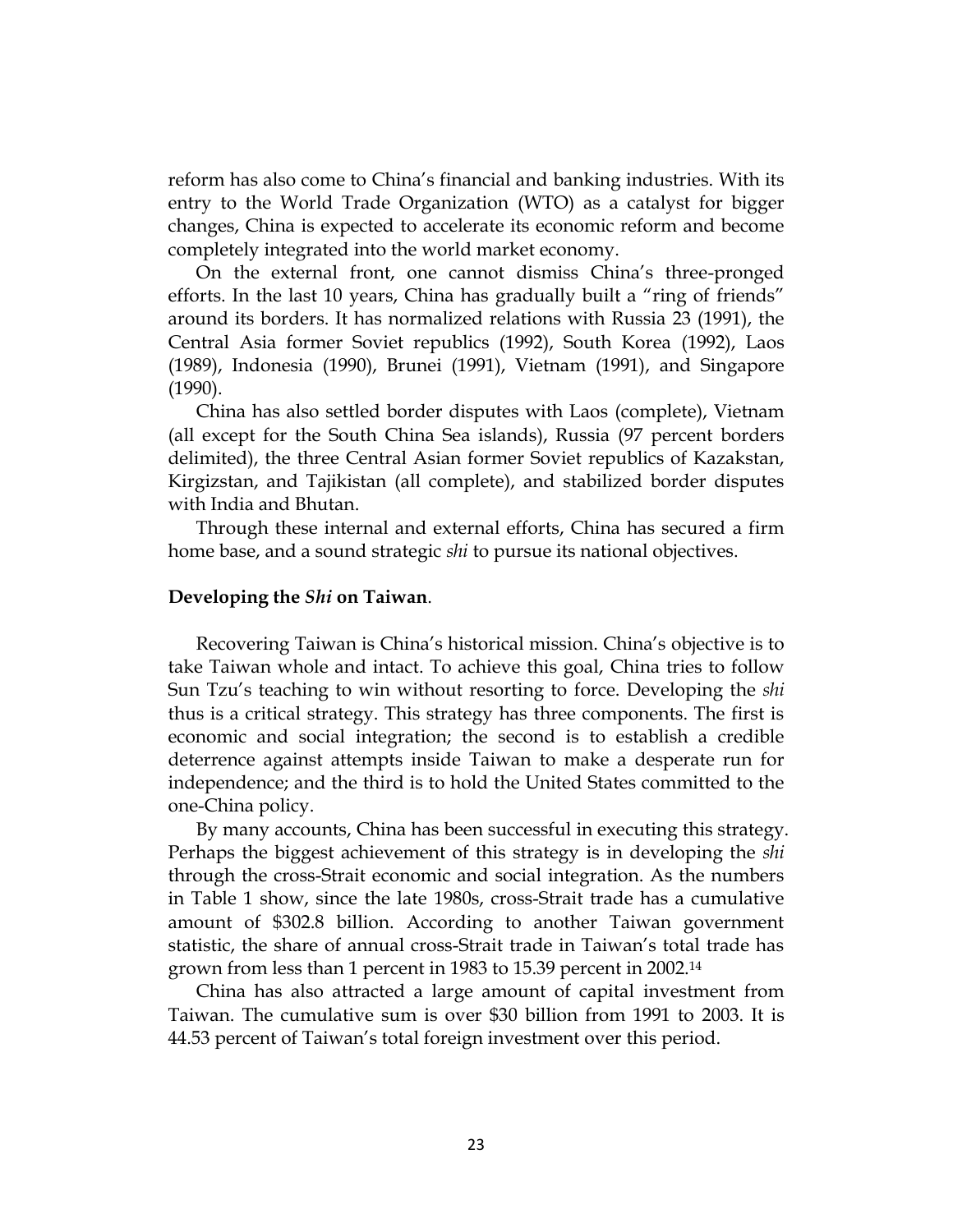| Item                                   | Current Month         | Year to Date     | Cumulative    | Source            |
|----------------------------------------|-----------------------|------------------|---------------|-------------------|
| The Cross-Strait Indirect Trade        | <b>May 2003</b>       | Jan-May 2003     | 1987-May 2003 |                   |
| Total (U.S. \$100 million)             | 35.4 (12.8%)          | 172.9 (25.7%)    | 3,028         | Hong Kong         |
| Exports                                | 27.1 (8.4%)           |                  | 2,527         | Customs.          |
| Imports                                | 8.3 (30.1%)           |                  | 501           | Ministry of       |
| Trade Balance                          | 18.8 (0.9%)           |                  | 2.026         | Finance (ROC)     |
| <b>Indirect Investment to Mainland</b> | <b>May 2003</b>       | Jan-May 2003     | 1991-May 2003 |                   |
| Cases                                  | 138 (1.0%)            | 797 (56%)        | 30,075*       | Investment        |
|                                        |                       |                  |               | Commission        |
| Amount (U.S. \$100 million)            | $3.17(4.0\%)$         | 17.34 (44%)      | $313.1*$      | Ministry of       |
|                                        |                       |                  |               | Economic          |
|                                        |                       |                  |               | Affairs (ROC)     |
| Reference Statistics by Mainland       |                       | Jan-Mar 2003     | 1979-Mar 2003 |                   |
| Projects                               |                       | 1.040            | 56,731        | Ministry of       |
| Contracted Amount                      |                       |                  |               | Foreign Trade     |
| (U.S. \$100 million)                   |                       | 16.9             | 631.6         | and Economic      |
| Realized Amount                        |                       |                  |               | Cooperation       |
| $(U.S. $100$ million)                  |                       | 8.9              | 340.0         | (PRC)             |
| <b>Exchange of Visits</b>              | Apr 2003              | Jan-Apr 2003     | 1988-Apr 2003 |                   |
| Taiwan Visitors Arrivals in            | $108.5(-68.4\%)$      | $909.8(-22.0\%)$ | 28,144.4      | China Monthly     |
| Mainland (1,000 persons)               |                       |                  |               | <b>Statistics</b> |
|                                        | May 2003              | Jan-May 2003     | 1988-May 2003 |                   |
| Mainland People Visit Taiwan           | $3,654$ ( $-71.0\%$ ) | 55,544 (-12.3%)  | 914,600       | Bureau of         |
|                                        |                       |                  |               | Immigration,      |
|                                        |                       |                  |               | Ministry of the   |
|                                        |                       |                  |               | Interior (ROC)    |

Notes: 1. Numbers in () stand for growth rate compared within the same period of the last year.

2. "Taiwan People Visit Mainland" monthly figures are not available since May 2000. The statistics are replaced by "Taiwan Visitors Arrivals in Mainland" which is from China Monthly Statistics published by China Statistical Information and Consulting Co. Ltd. (Beijing).

Source: Mainland Affairs Council, Executive Yuan, August 7, 2003.

## T**able 1. Preliminary Statistics of Cross-Strait Economic Relations, May 2003.**

Between 1988 and 2003, over 28 million Taiwan visitor entries to the mainland have been recorded. Many Taiwan people, most of them business executives, high-tech gurus, and people with high demand skills, have relocated to the mainland. Shanghai alone has housed over 50,000.

Many factories have also been relocated from Taiwan to the mainland. China has become such a "giant sucking ground" for Taiwan"s business, capital, and talented people that Japan"s "Mr. Strategy" and business guru, Kenichi Ohmae, predicts that by 2005 Taiwan will have to submit to unification with China. Or, if Taiwan refuses to accept this fate, it will become "Taiwan passing, Taiwan nothing!"<sup>15</sup>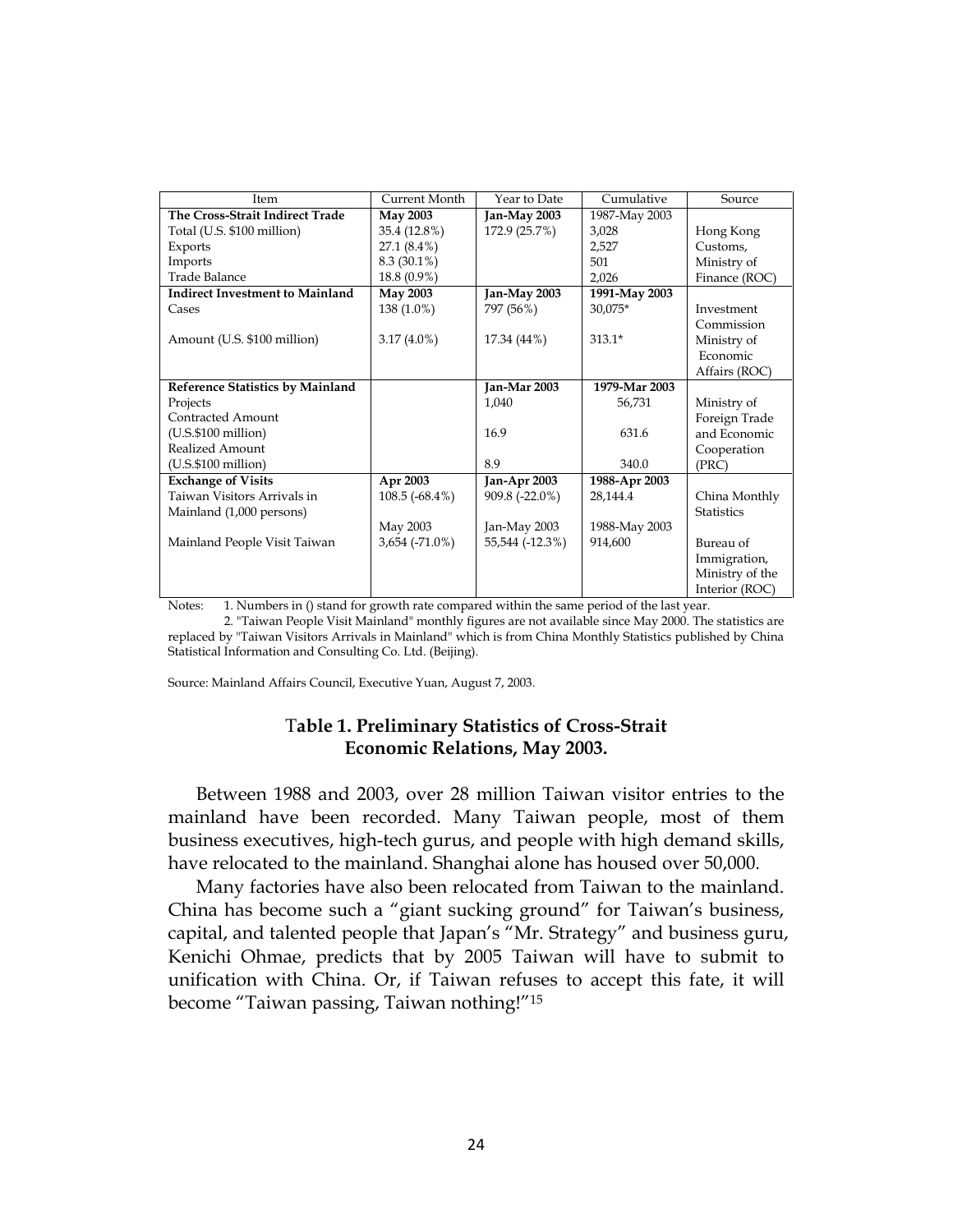Ohmae"s call may sound too demanding. The rapid and large-scale cross-Strait economic and social integration surely suggests a virtual unification is possible in 10 years.

On the military front, China has gradually built up several rings of missiles along its eastern seaboard since the early 1990s. These missiles pose a credible threat to Taiwan. In addition, China has also strengthened its overall air and naval capabilities. This military *shi* has reinforced China"s resolve to keep Taiwan in the fold.

On the U.S. front, China has strengthened ties with the United States. The U.S.-China relationship was at low ebb when President Bush took office. It hit an all time low when the two countries found themselves in a standoff over a military aircraft collision on April 1, 2001 (the U.S. EP-3 spy plane and Chinese J-8 fighter jet collision incident over the South China Sea). Later in April 2001, following the release of the 24 EP-3 crew members from China, President Bush authorized a large sale of weapons to Taiwan and promised to "do whatever it takes to help Taiwan defend themselves."<sup>16</sup> Chinese leaders, however, made much effort to reverse the downward trend in the U.S.-China relations afterwards. By July of 2001, China had Secretary of State Colin Powell visit China. Powell was all smiles in Beijing, calling China a friend. Then came the September 11 terrorist attacks on the United States. Chinese leaders jumped on the opportunity to cooperate with the United States in its war against terrorism. With its hands full with heavy involvements in the Middle East and North Korea, the United States clearly values the U.S.-China ties more than distractions from Taiwan. A *shi* is clearly established in China"s favor.

Against this backdrop, Taiwan President Chen Shui-bian started to push aggressively for two referendums in Taiwan, one on the issue of a nuclear power plant, and the other on Taiwan"s quest to become an observer to the World Health Organization. Although many see these proposed referendums as Chen"s attempt to create issues for his reelection in March 2004, the real purpose for is Chen's agenda to have a referendum for Taiwan"s formal independence.

This hidden agenda has the potential to trigger an armed conflict in the Taiwan Strait. In the past, China would have taken up the issue with Chen Shui-bian and intensify its threat to use force against Taiwan"s attempts. But this time China was looking on with folded arms. The United States was more concerned with this issue. An armed conflict in the Taiwan Strait would involve the United States because of its commitment to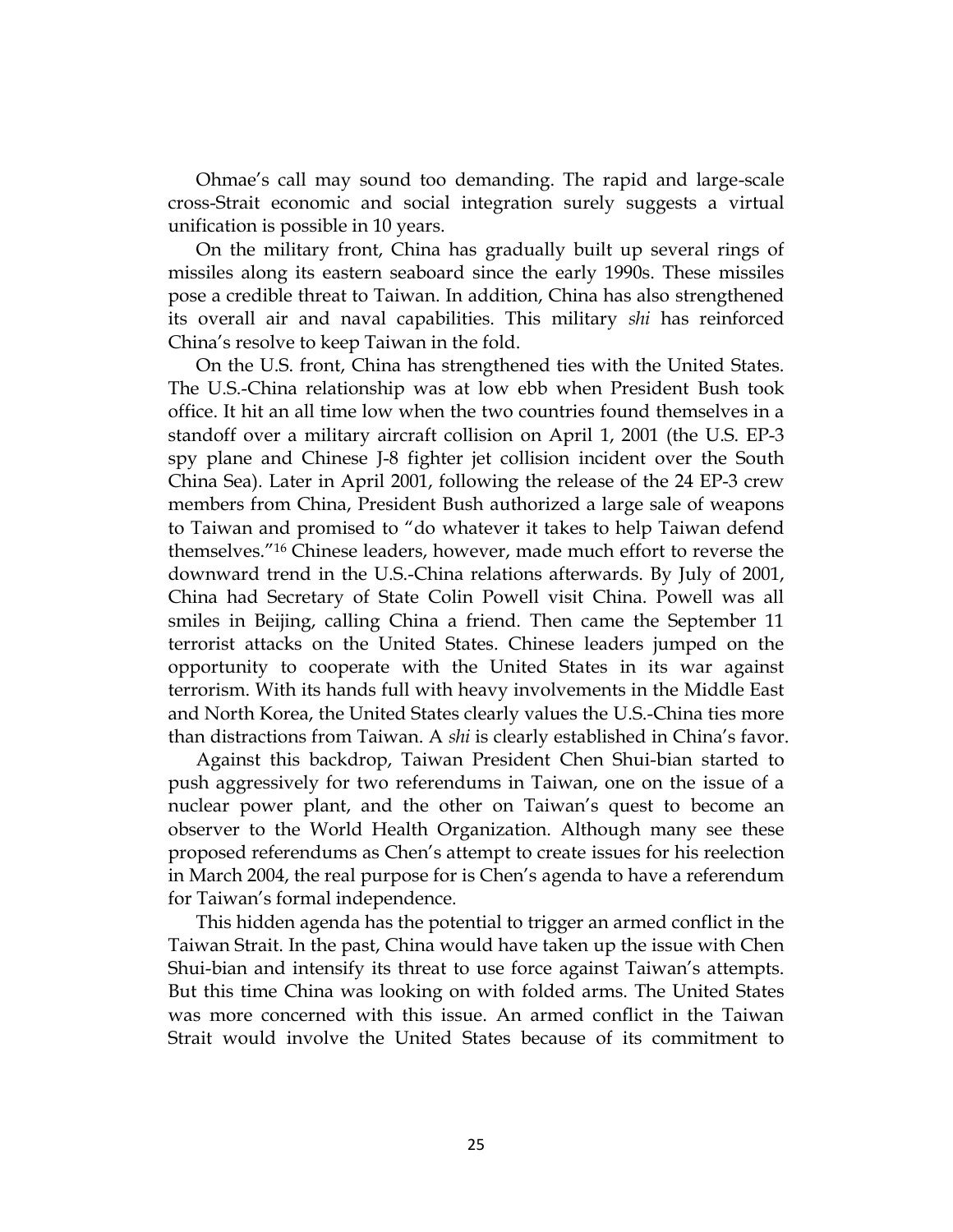Taiwan"s defense through the Taiwan Relations Act of 1979. However, the United States had no desire whatsoever to have an armed conflict with China over Taiwan at this time. Thus as a precaution, U.S. representative to Taiwan Doug Paal (a *de facto* ambassador) expressed concern to Chen. The 26 latter unwillingly had reassured the United States that a referendum on Taiwan independence would not come up in the upcoming presidential election. China did not have to fire missiles this time. Its *shi* was working.

Chen, however, did not give up his efforts. As Taiwan"s presidential election campaigns intensified during the final months of 2003, Chen proposed to hold two more referendums on the election day in March 2004 (one "defensive referendum" against China"s missile threat and another referendum to amend Taiwan"s constitution). Chen"s controversial efforts made the United States more concerned. Thus at a joint news conference with the visiting Chinese premier at the White House on December 9, 2003, President George W. Bush bluntly stated that the United States opposed Taiwan"s attempt to unilaterally change the status quo of the Taiwan Strait.

Having President Bush take such a clear stand was clearly a score on the Chinese side. However, the Chinese would not just sit back and relax. They continued to maintain the *shi* over the Taiwan issue. As explained by People"s Liberation Army (PLA) Lieutenant General, Li Jijun:

The extensive and profound Chinese culture has nurtured an oriental military science that is unique and has lasting influence. Ancient Chinese military science was one that exalted resourcefulness, stratagem and prudence in waging any war or resorting force. This military culture based on reflecting on war, having evolved from war"s primitive form of fighting each other, later reached the stage where a strategist is not a militarist. It showed the beauty of philosophic wisdom. Because of this culture, unification war planners, while structuring their strategies, would follow the principle that, "in drawing up a military strategy, importance should be given to stratagem." The objective was "complete" victory without having to resort to force. To this end, they would comprehensively analyze the strategic situation, carefully structure their strategic policies, set proper strategic objectives, correctly choose their strategic course, specifically plan their strategic moves, and properly employ strategic means.<sup>17</sup>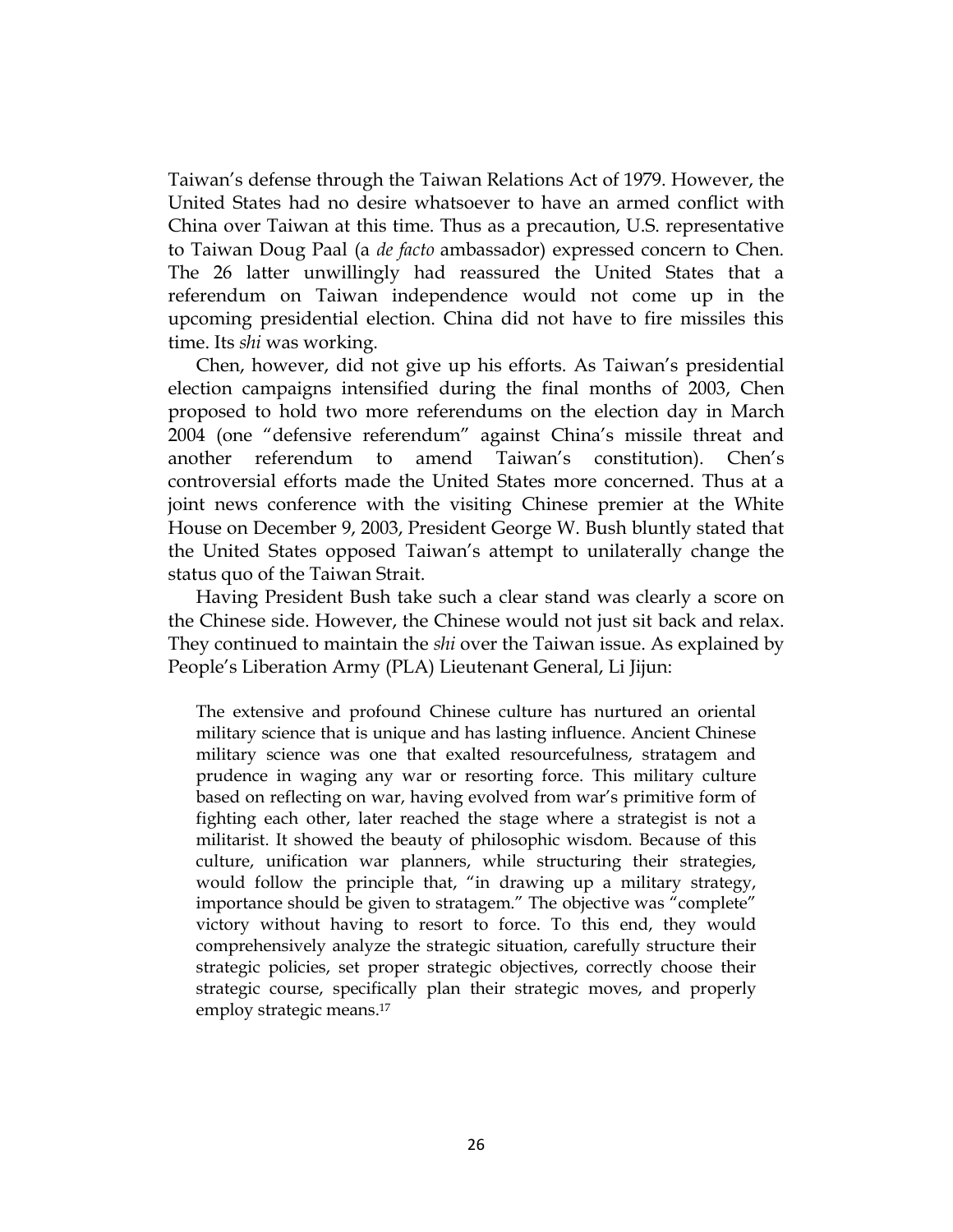#### **STONES FROM OTHER HILLS**

U.S. political and military leaders are familiar with games such as chess, poker, boxing, and American football. These games to a large extent reflect and in turn influence American culture, strategic thinking, and the American way of war. Former National Security Advisor Zbigniew Brzezinski"s thought on *The Grand Chessboard: American Primacy and Its Geostrategic Imperatives* is a prime example.<sup>18</sup>

The common feature of these favorite American games is the centrality of physical force and its application. While these games and the American way of war have much strength, they also have weaknesses. The strong aspect is the American and the West"s edge on capability. The weak point is the lack of sophisticated skill on strategy and stratagem. The Chinese way of war and the game of *go* have much to offer in helping the Americans overcome their shortcomings. As a Chinese proverb goes, stones from other hills may serve to polish the jade of this one. American leaders will do themselves a great service in learning about *go* and the Chinese way of war. The following discussion highlights the key features of the American favorite games, their influence on the American way of war, and their differences to *go* and the Chinese way of war.

Chess is a game of power-based competition. Each piece on the chessboard carries different weight—a hierarchy of power and rank reflecting a political and military entity. The outcome of the game can be predicted by counting the pieces and their strength on the board. *Go* is a skill-based game. In the game of *go*, each piece has the same tangible power, but their intangible and potential power, based on the near-infinite combinations and alternative ways of engagement, is situational and limitless. The stones on the board work collectively and always in concert with one another to fight battles. It is difficult to predict victory with a casual look at the individual pieces.

Under the influence of chess with heavy emphasis on capability, Americans tend to pay more attention to the balance of military power in conflict situations. Many conclusions also come from the analysis of military balance. The analysis of military balance across the Taiwan Strait is a prime example. Repeated studies and reports show that China does not currently have sufficient military power to launch an invasion on Taiwan. Some would then dismiss China"s threat on Taiwan and encourage Taiwan to pursue its agenda.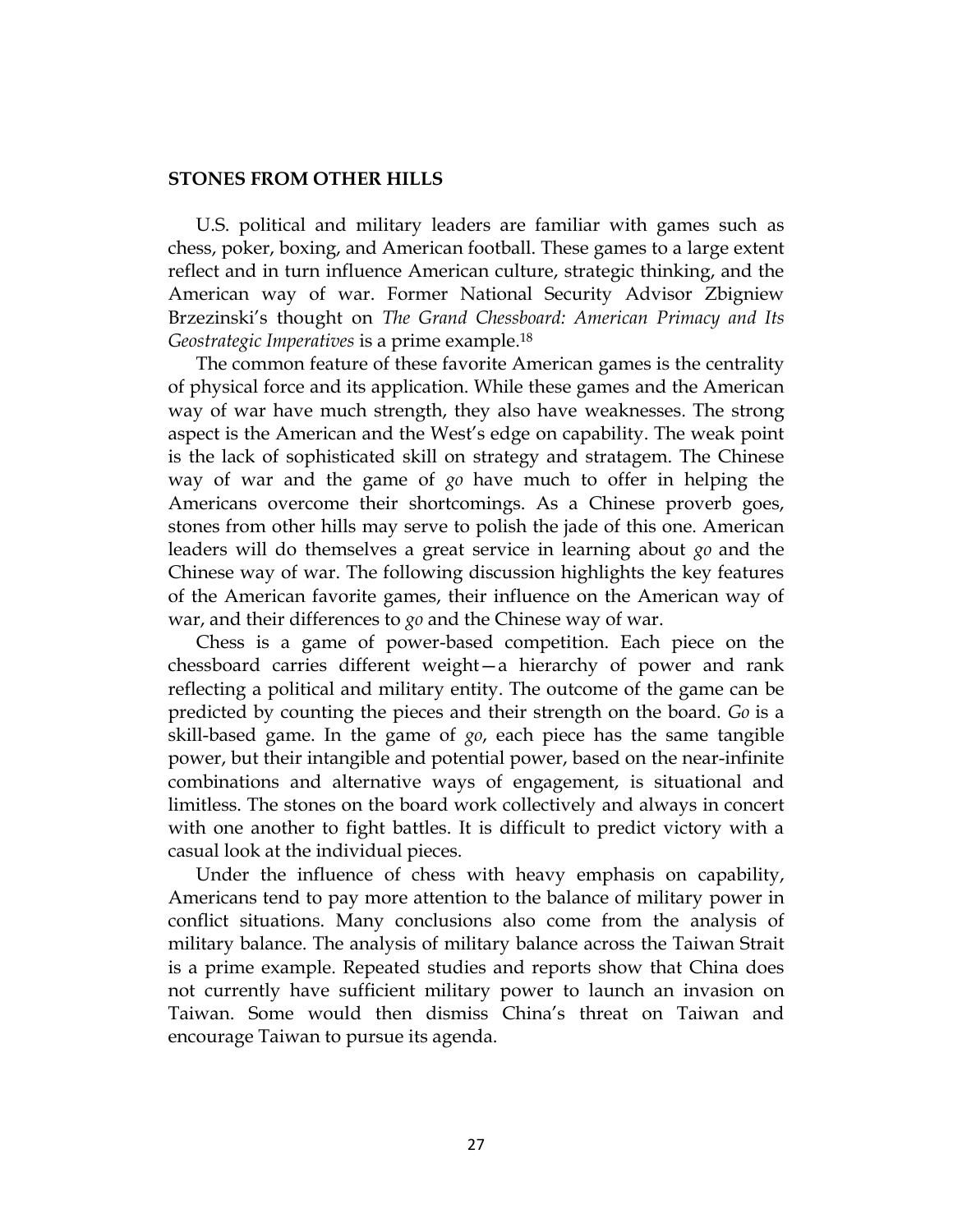Another difference between chess and *go* is in their different designs for committing fighting resources. In chess, all the fighting resources are lined up at the beginning of the war. The two players eliminate each other"s resources (pieces) to death. In *go*, the two players start with the battlefields open and then deploy troops in the theaters at the early stage of the game. They initiate a fight here and there at the mid-game stage, constantly making decisions as to where to commit troops and how much more resources (more stones) for such commitments. If they sense a losing battle or that a particular operation is not feasible, they will stop committing more resources there (recall the discussion on the Taiwan example resembling an isolated stone in Figure 11). Thus a chess mindsetguided military analysis focuses on what one can achieve given limited resources at the moment, whereas a *go* player thinks about what he can bring to bear with additional resources.

The philosophy behind chess is to win decisively. For the winner, victory is absolute, as is defeat for the loser. In chess, both players have the same clear and overriding objective―capturing the opposing king―and accomplish this objective by decimating whatever opposing forces are standing in the way. In *go*, total victory usually happens between two mismatched players. That kind of victory, as Sun Tzu puts it, is not the pinnacle of excellence. In a *go* game between two well-matched players, the margin between win and lose is usually very small, often decided by only a few points. The philosophy behind *go* therefore is to compete for relative gain rather than seeking complete annihilation of the opponent forces. It is dangerous to play *go* with the chess mindset. One can become overly aggressive so that he will stretch his force thin and expose his vulnerable parts in the battlefields.

In chess, the focus is on the king. All the moves are geared toward checking the king. In designs to capture the king, chess players always try to eliminate the powerful pieces such as the queen, knight, castle, and bishop. Chess players typically focus on these powerful military units as the "center of gravity" and "decisive point" (in Clausewitz and Jomini"s terms). Naturally, chess players are single-minded. In *go*, it is a war with multiple campaigns and battlefields. There is no one single focus on the board. A *go* player must always keep the whole situation in mind. Attacking the opponent's strategy therefore is much more appropriate in *go*. As a prolonged and complex game, *go* players focus on building or creating rather than chess players" emphases on removal and destruction.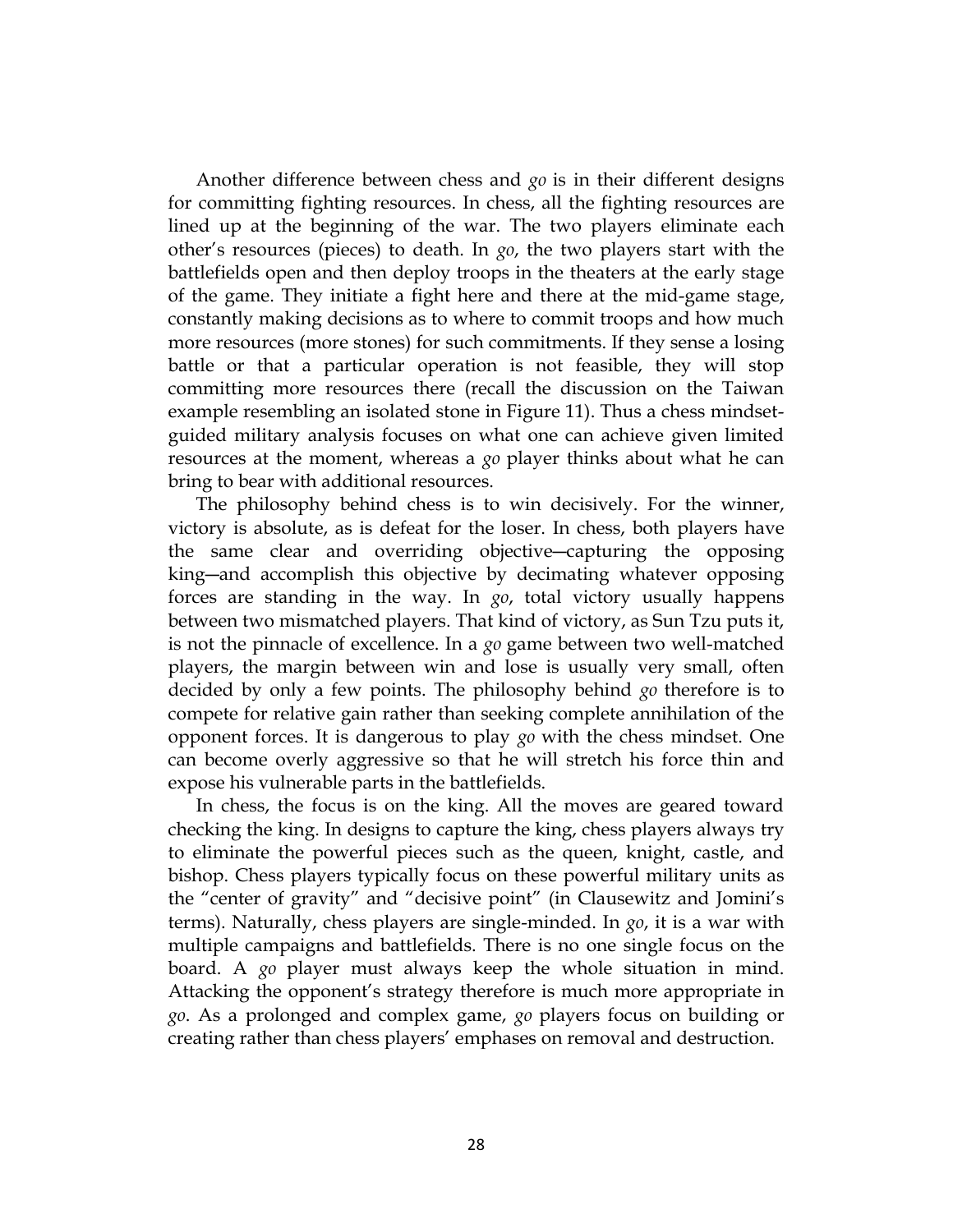Another favorite American game is poker. This game also has strong influence on U.S. foreign policy conduct. The key features of poker are risk-taking and bluffing. Poker players have no control over what appears in their hands. Risk-taking and bluffing therefore are the best strategies to make the most out of the cards in hand. Typical manifestations of pokertype foreign policy are threats and ultimatums. Most of these acts are short-term and gambling approaches. While poker-like international interactions do exist, calculated and long-term-based strategies to achieve foreign policy goals are clearly more important. *Go* is probably the most calculated game in the world. When players put their troops (stones) in uncertain situations, they do so by placing their troops in places where they will have a good fighting strategy to make a foothold locally or reconnect with the home base. Testing water rather than bluffing is the way of *go*. *Go* players set up negotiation as in the case of *ko* but do not utilize a risky ultimatum as in poker.<sup>19</sup>

Still another sport that resembles the U.S. use of force is boxing. Boxing is a fight of hard force on force. Boxers meet incoming punches with punches. The more powerful boxer wins the fight. The Chinese counterpart to boxing is *Taiji Quan* (Tai Chi Chuan). *Taiji* practitioners never meet incoming hits with forceful returns. Instead, they always try to deflect incoming hits and then return with a seemingly soft but powerful push. *Taiji* is perhaps the best example of the Chinese philosophy of *yi-rou ke-gang* (use the soft and gentle to overcome the hard and strong). It is in complete harmony with the philosophies behind *go* and Sun Tzu"s *Art of War*.

Finally, American football also embodies the U.S. use of force. Football is a game of intense violence. It has powerful players on the field. Forceful collision known as the tackling is the hallmark of football plays. The running back"s quick hitter charging into the line of defense is perhaps the best example of the concentration of forces and the philosophy of force on force competition. U.S. armed forces and their emphasis on the use of overwhelming force greatly resemble American football. As National Security Advisor Condoleezza Rice puts it, American football is deeply embedded in the American psyche of competition; it is the U.S. national pastime and an important American institution. Dr. Rice has made repeated remarks that she would like to become the commissioner of the National Football League after her service at the National Security Council.<sup>20</sup> Indeed, U.S. military has incorporated football terminology in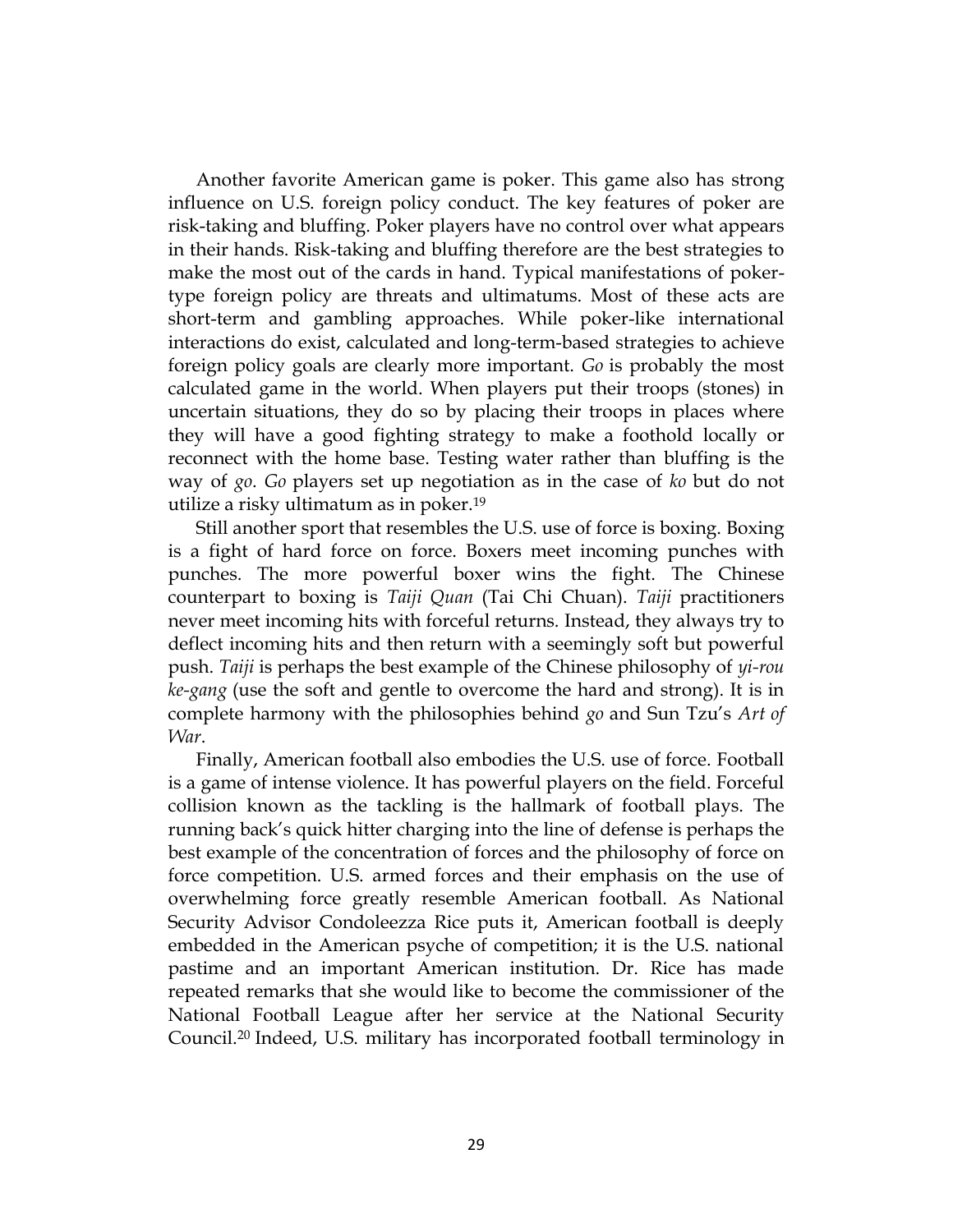its combat language and vice versa. Football has its "blitz," "trenches," and "bombs," while the U.S. military named some of its tactics in the Persian Gulf War as the "Hail Mary maneuver" and "Operation LINEBACKER" in Vietnam. In the most recent war on Iraq (Operation IRAQI FREEDOM), U.S. commanders used the term "red zone operation" to describe their advance into downtown Baghdad. In Lieutenant General David McKiernan's words, "I came up with the term, 'the red zone,' kind of based on that analogy that, you know, you get inside the 20-yard line and maybe it gets a little harder to move the ball. And you got to pound it out a little bit then."<sup>21</sup>

American football has no "peer competitor." Although the National Football League has tried for years to promote football overseas by having some pre-season games in foreign soils, no other country has been able to adopt this sport. American football does have a counterpart. It is soccer, which has a completely different paradigm of war that relies on skills and maneuvers rather than force on force play. Soccer is also a national game of China. In fact, soccer-like sport also has a long history in China. In many ways, soccer is also a paradigm of Sun Tzu"s way of war. It does not seek annihilation of the opponent. Instead, it uses strategies and tactics of surprise, finesse, and continual movement of the ball in attempts to create strategic opportunities for goals.

Another key feature in American football is its clear division between offense and defense. When the team is on offense, the offense lineup is in charge. When the opponents are on the offense, the defense lineup comes in to play. The strategies and plays in offense and defense are completely different. In soccer, *go*, and Sun Tzu"s teaching, offense and defense are a dialectic whole. Soccer players constantly switch between offense and defense. In the game of *go*, there is no clear-cut frontline―defense or offense is relative; it is a matter of perspective. Operating in the American football mindset, one is single-minded.<sup>22</sup>

The above comparisons and the analysis in this monograph drive home a point: a clear difference exists between the Chinese 31 and American (Western) ways of war and diplomacy. The question is whether the Chinese way is worth learning. After all, as a popular saying in the West goes, with superior force, a lousy general can win a war. As long as the United States and the West maintain their capability edge, they have nothing to worry about. The answer from this author, as this monograph has built the case, is a resounding yes. This answer stands on three good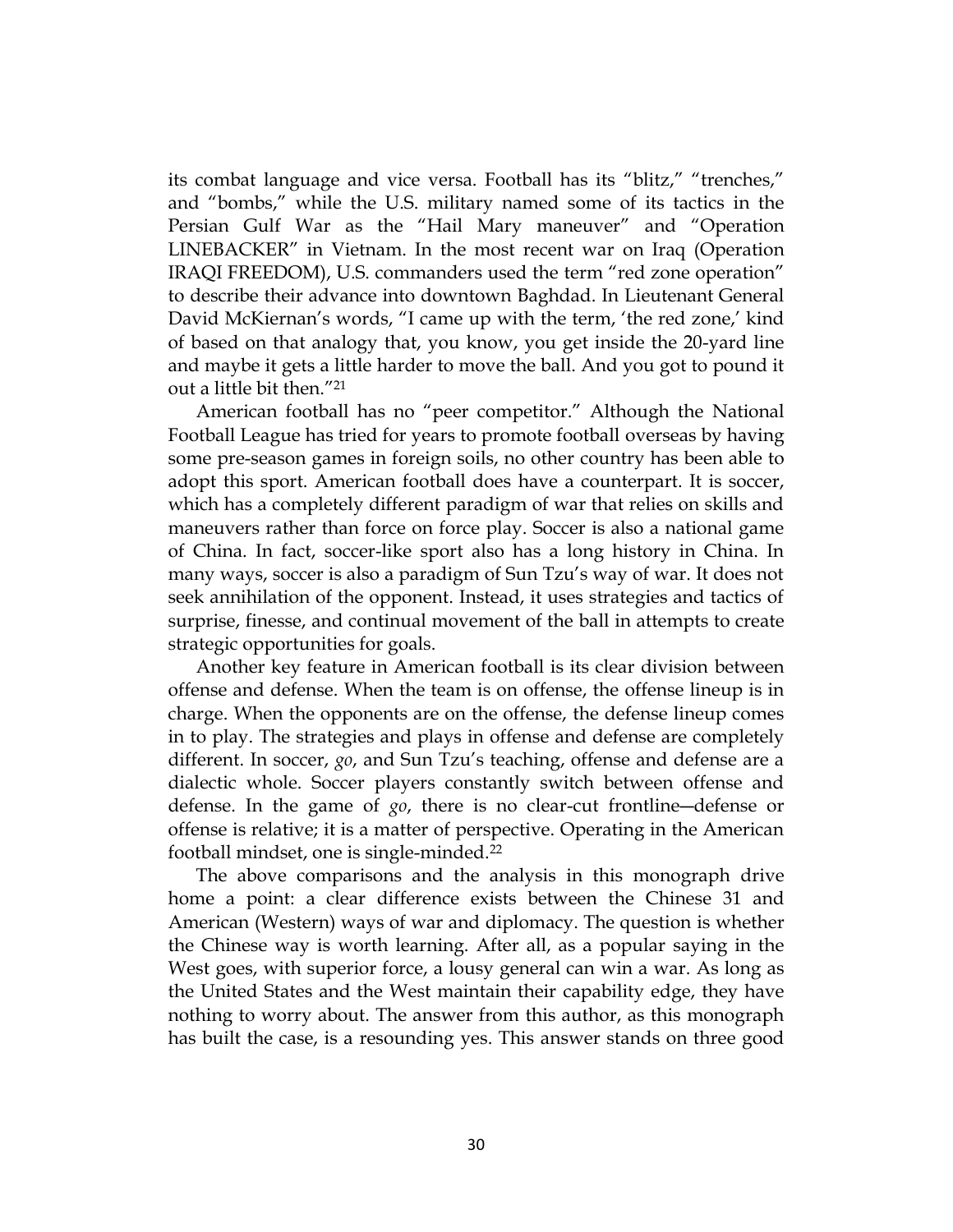reasons (and can certainly have more). First, ever since warfare came into being part of human affairs, it has been a contest of physical force as well as wits. In the evolution of warfare, the battle of wits has become more important than the actual use of force to achieve war aims (political goals). Today, we call the battle of wits, "strategy." It is about the ways to use force. The United States is the most powerful country in force capability terms, but less so in resourcefulness. The Chinese way of war and diplomacy can be a great supplement to American power. If one looks at American power as the *yang* (the upfront force) and the Chinese stratagems as the *yin* (the behind-the-scene wits), it is only natural that the two should complement each other. The Chinese are determined to improve their capabilities; Americans should improve their strategies and stratagems.

Second, as Sun Tzu suggests, use of force is only diplomacy by other means; if we only focus on the use of force, we miss a big part of diplomacy. American and Western conception of strategy, in the words of Clausewitz, is "the use of engagement for the object of the war."<sup>23</sup> This focus is inadequate. International politics contains war as well as nonwar interactions. The Chinese way of war and diplomacy will help the United States strengthen its leadership in the whole process of diplomacy.

Finally, it pays to learn about your opponents. The world knows the United States is the most powerful nation in the history of mankind. Other nations also understand that confronting the United States directly is an invitation to defeat and humiliation. How can weaker countries deal with the United States? They will resort to "unrestricted warfare" strategies and tactics. The Chinese way of war and diplomacy is about strategy and stratagems; it is about how one can win from the position of the weak. The two Chinese senior colonels who wrote the controversial book, *Unrestricted Warfare*, followed Sun Tzu"s teaching closely to develop their thoughts in this book.<sup>24</sup> Terrorists and weaker powers can employ those unconventional approaches to frustrate the superpower. They can also employ the *go, Taiji*, and soccer strategies to maneuver with the United States. Americans will do themselves a great service to follow Sun Tzu"s dictum to learn about the Chinese way of war and diplomacy, and as this writing suggests, learning from the stones is the way to go.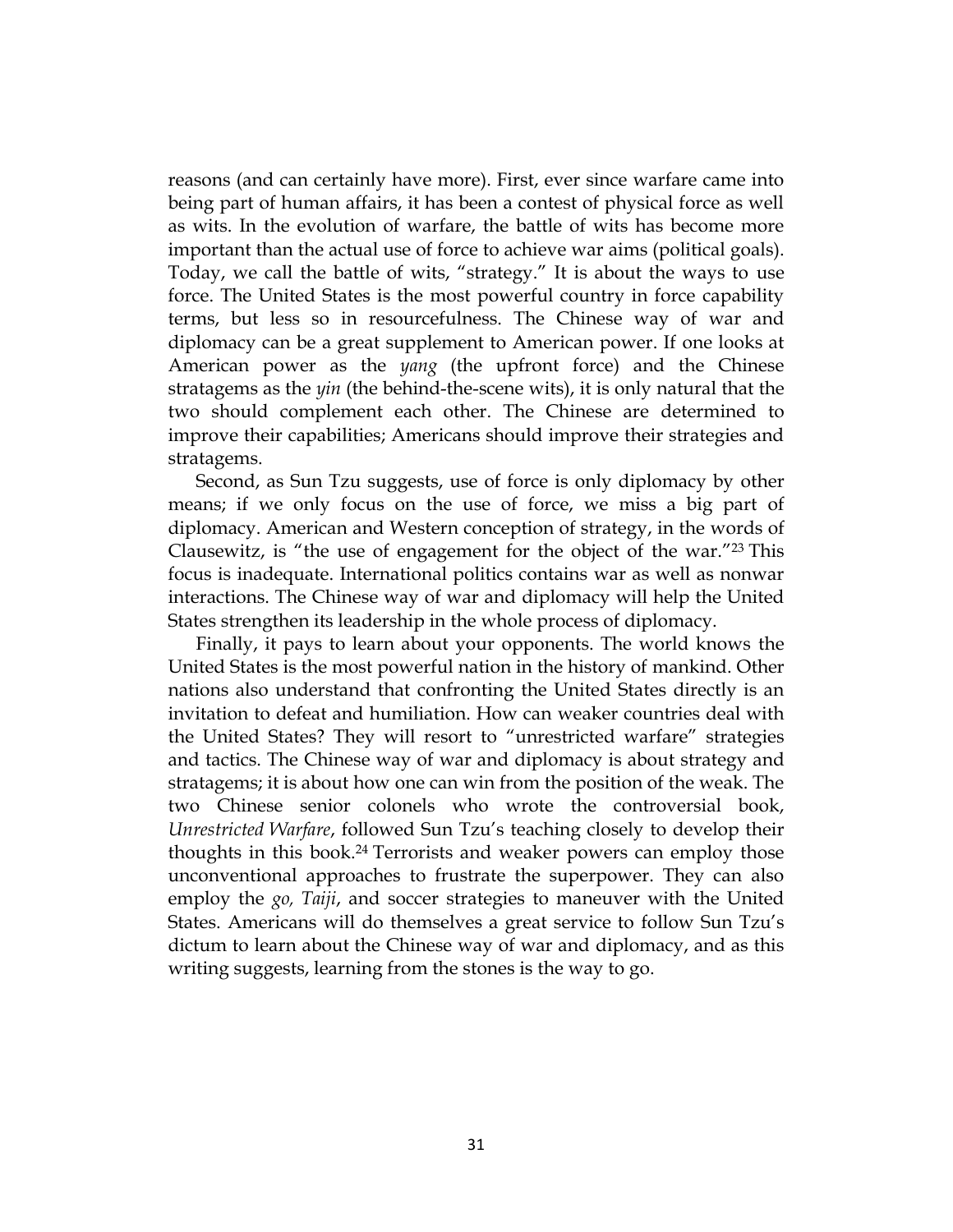# **ENDNOTES**

 $\overline{a}$ <sup>1</sup> China Security Review Commission, *Report to the Congress of the United States*, July 2002.

2 Secretary of Defense, *Annual Report to the Congress on the Military Power of the People's Republic of China, July 2002, p. 6. Pentagon's 2003 report reiterates this* observation.

<sup>3</sup> The international publishing community is now using the *pinyin* spelling system. This article also follows this new practice. However, I keep the traditional spelling of Sun Tzu in this writing. The quotes from Sun Tzu"s *Art of War* are from Samuel B. Griffith"s translation, Oxford University Press, 1963, unless footnoted otherwise.

<sup>4</sup> The Chinese name for *go* is *weiqi*, pronounced as *wei ch'i*. Literally, it means a game of encircling territories. Japanese call the game *Igo*, Koreans call it *Baduk*, Americans call this game *Go*, so goes it in the rest of the world.

<sup>5</sup> Roger D. McGrath, "The Western Way of War: From Plato to NATO," *Chronicles: A Magazine of American Culture*, February 2001, pp. 13-15.

<sup>6</sup> Russell F. Weigley, *The American Way of War: A History of United States Military Strategy and Policy*, Bloomington: Indiana University Press, 1973.

<sup>7</sup> Max Boot, "The New American Way of War." *Foreign Affairs*, July/August 2003.

8 See Andrew Scobell, *China and Strategic Culture*, Carlisle, PA: U.S. Army War College Strategic Studies Institute, 2002. For an articulation of Chinese strategic culture by a leading Chinese military strategist, see Li Jijun, *Traditional Military Thinking and the Defensive Strategy of China*, Letort Paper No. 1, Carlisle, PA: U.S. Army War College Strategic Studies Institute, 1997.

<sup>9</sup> This sample game is taken from Qisheng Daochang, an Internet *weiqi* site *www.tom.com*. It is a national tournament game between two Chinese professional players, Chen Linxin and Zhou Junxun, played on August 7, 2003. Chen played black and won the game by 3 3/4 stones.

<sup>10</sup> "The Wind and the Sun," Edna Johnson, ed., an Aesop's fable in *Anthology of Children's Literature*, Boston: Houghton Mifflin Company, 1959, p. 114.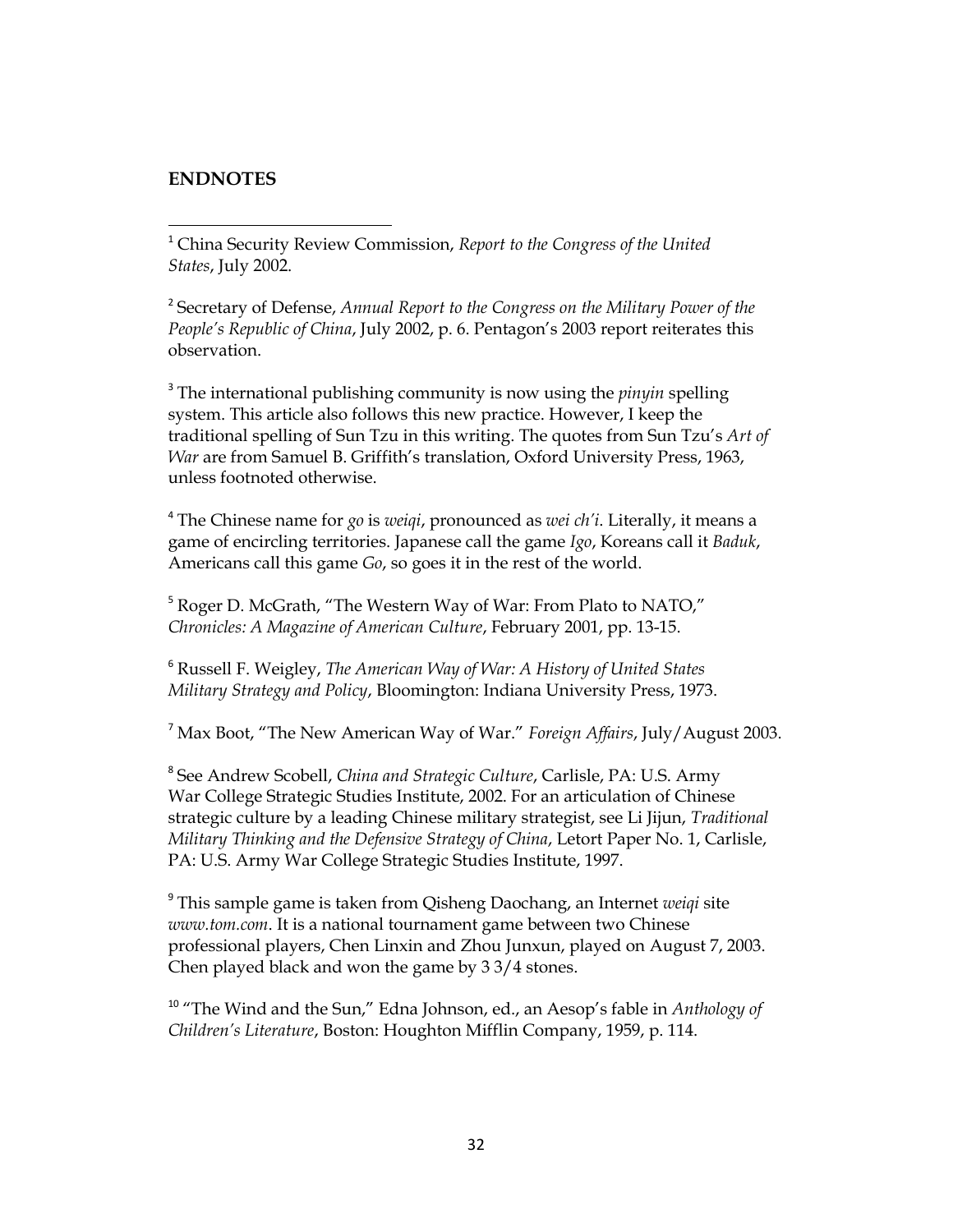<sup>11</sup> Miura Yasuyuki, *Go: An Asian Paradigm for Business Strategy*, San Francisco: Ishi Press, 1995.

<sup>12</sup> Check out the web site a*t<http://www.usgo.org/>*.

 $\overline{\phantom{a}}$ 

<sup>13</sup> A search on the World Book Catalogue through the First Search engine will show the numbers.

<sup>14</sup> Mainland Affairs Council, Republic of China, *www.mca.org*, 2003.

<sup>15</sup> Kenichi Ohmae, *The Emergence of the United States of Chunghwa*, Taipei: Business Weekly Publications, 2002.

<sup>16</sup> Interview with ABC Good Morning America anchor Charles Gibson, April 24, 2001.

<sup>17</sup> Li Jijun, "The Unification Belief of the Chinese Nation," *Liao Wang*, a Beijing-based magazine, December 8, 2003, No. 49, p. 1. Li is a leading PLA figure in the promotion of Chinese strategic culture and the Chinese way of war and diplomacy. His 1997 speech at the U.S. Army War College, which was subsequently published as an Army War College Letort Paper entitled *"Traditional Military Thinking and the Defense Strategy of China*," stands as a leading publication on China"s view on its strategic culture.

<sup>18</sup> New York: Basicbooks, 1997.

<sup>19</sup> See David Lai and Gary W. Hamby, "East Meets West: An Ancient Game Sheds New Light on U.S.-Asian Strategic Relations," *The Korean Journal of Defense Analysis*, Vol. XIV, No. 1, Spring 2002, for an in-depth discussion of the difference between *go*, chess, and poker, and their influences on international relations.

<sup>20</sup> Interview with National Security Advisor Condoleezza Rice, *Sports by Brooks*, April 17, 2002. Rice also made these remarks at the Meet the Press with NBC"s Tim Russet.

<sup>21</sup> Interview with CNN, June 29, 2003. Lieutenant General McKiernan was the commander of the Third U.S. Army, a main force in the Operation IRAQI FREEDOM.